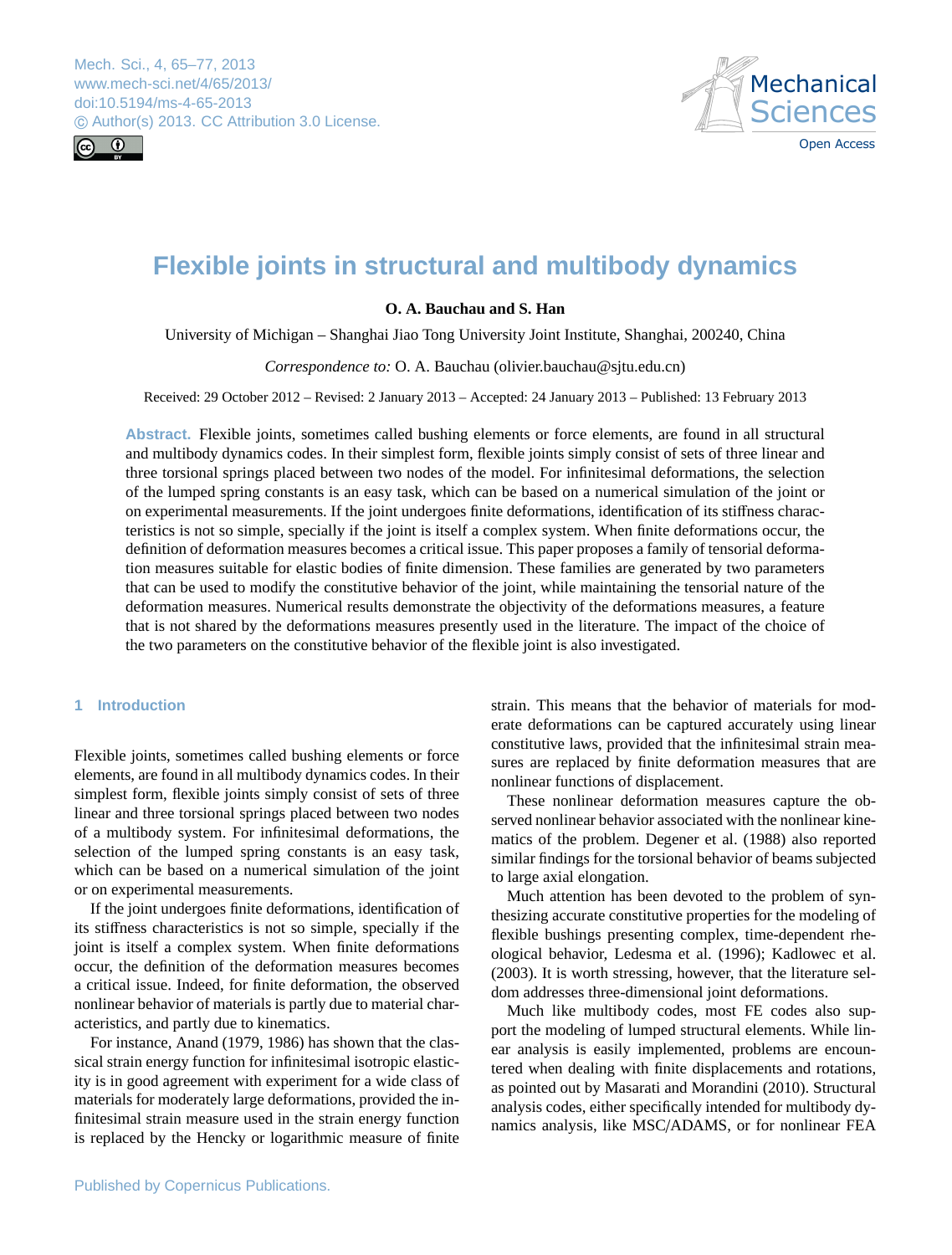with multibody capabilities, like Abaqus/Standard, allow arbitrarily large absolute displacements and rotations of the nodes and correctly describe their rigid-body motion. When lumped deformable joints are used, relative displacements and rotations are often required to remain moderate, although not necessarily infinitesimal.

Such restrictions occur when using the FIELD element of MSC/ADAMS, a linear element that implements an orthotropic torsional spring based on a constant, orthotropic constitutive matrix. Similarly, the JOINTC element implemented in Abaqus/Standard describes the interaction between two nodes when the second node can "displace and rotate slightly with respect to the first node", because its formulation is based on an approximate relative rotation measure.

The formulations and implementations of flexible joints available in research and commercial codes do not appear to allow arbitrarily large relative displacements and rotations. Moreover, in many cases, the ordering sequence of the nodes connected to the joint matters, because the behavior of the flexible joint is biased towards one of the nodes. This problem is known to experienced analysts using these codes. To the authors' knowledge, these facts are rarely acknowledged in the literature. It appears that little effort has been devoted to the elimination of these shortcomings from the formulations found in research and commercially available codes, although the predictions of these codes might be unexpected.

This paper presents families of finite deformation measures that can be used to characterize the deformation of flexible joints. These deformation measures are closely related to the tensorial parameterization motion developed by [Bauchau](#page-11-3) [and Li](#page-11-3) [\(2011\)](#page-11-3); [Bauchau](#page-11-4) [\(2011\)](#page-11-4). Because they are of a tensorial nature, these deformation measures are intrinsic and invariant. Numerical examples demonstrate the invariance of the formulation and the ability to tailor the joint's constitutive behavior in the nonlinear range. Section [2](#page-1-0) describes the configuration of the flexible joint. Section [3](#page-2-0) presents the proposed deformation measures, which are derived from invariance considerations.

## <span id="page-1-0"></span>**2 Flexible joint configuration**

#### 2.1 Kinematics of the flexible joint

Figure [1](#page-1-1) shows inertial frame  $\mathcal{F}^I = [\mathbf{O}, \mathcal{I} = (\bar{\imath}_1, \bar{\imath}_2, \bar{\imath}_3)]$  and a flexible joint in its reference and deformed configurations flexible joint in its reference and deformed configurations. It consists of a three-dimensional elastic body of finite dimension and of two rigid bodies, called handle *k* and handle  $\ell$ , that are rigidly connected to the elastic body. In the reference configuration, the configuration of the handles is defined by frame  $\mathcal{F}_0 = [\mathbf{B}, \mathcal{B}_0 = (\bar{b}_{01}, \bar{b}_{02}, \bar{b}_{03})]$ , where  $\mathcal{B}_0$  forms an orthonormal basis. The geometric location of points **K** and an orthonormal basis. The geometric location of points **K** and **L**, which are material points of handles  $k$  and  $\ell$ , respectively, coincides with that of point **B**. The motion tensor that brings frame  $\mathcal{F}^I$  to frame  $\mathcal{F}_0$  is denoted  $\underline{\underline{C}}_0(\underline{u}_0, \underline{R}_0)$ , where  $\underline{u}_0$  is the



<span id="page-1-1"></span>**Figure 1.** Configuration of the flexible joint.

position vector of point **B** with respect to point **O** and  $\frac{R}{=}$  is the rotation tensor that brings basis  $\mathcal I$  to basis  $\mathcal B_0$ .

In the deformed configuration, the two handles move to new positions and the elastic body deforms. Materials points **K** and **L** are now at distinct locations. The configurations of the two handles are now distinct and are represented by two distinct frames,  $\mathcal{F}^k = \left[ \mathbf{K}, \mathcal{B}^k = (\bar{b}_1^k, \bar{b}_2^k, \bar{b}_3^k) \right]$  and  $\mathcal{F}^\ell = \left[ \mathbf{K}, \mathcal{B}^k = (\bar{b}_1^k, \bar{b}_2^k, \bar{b}_3^k) \right]$  $\left[L, \mathcal{B}^{\ell} = (\bar{b}^{\ell}_1, \bar{b}^{\ell}_2, \bar{b}^{\ell}_3)\right]$ , respectively. Motion tensors  $\underline{\underline{C}}^k$  and  $\underline{\underline{C}}^{\ell}$ bring frame  $\mathcal{F}_0$  to frames  $\mathcal{F}^k$  and  $\mathcal{F}^{\ell}$ , respectively. The displacement vectors from point **B** to points **K** and **L**, are denoted  $\underline{u}^k$  and  $\underline{u}^{\ell}$ , respectively, and rotation tensors  $\underline{R}^k$  and  $\underline{R}^{\ell}$ bring basis  $\mathcal{B}_0$  to bases  $\mathcal{B}^k$  and  $\mathcal{B}^{\ell}$ , respectively.

Relative motion tensor <u>C</u> brings frame  $\mathcal{F}^k$  to frame  $\mathcal{F}^\ell$  and provides an intrinsic representation of the motion of handle  $\ell$  with respect to handle  $k$ . The relative displacement vector of point **L** with respect to point **K** is denoted  $\underline{u} = \underline{u}^{\ell} - \underline{u}^k$  and  $\underline{R} = (\underline{R}^{\ell} \underline{R}_{0}) (\underline{R}^{k} \underline{R}_{0})^{T}$  is the relative rotation tensor of basis  $\mathcal{B}^{\ell}$ with respect to basis  $\mathcal{B}^k$ .

The motion tensors that bring frame  $\mathcal{F}^I$  to frames  $\mathcal{F}^k$  and  $\mathcal{F}^{\ell}$ , denoted  $\underline{\mathbb{C}}^{\ell}$  and  $\underline{\mathbb{C}}^{\ell}$ , respectively can be expressed as

$$
\underline{\underline{C}}^{k} = \left[ \frac{(\underline{R}^{k} \underline{R})}{\underline{0}} 0 \quad (\widetilde{u}_{0} + \widetilde{u}^{k})(\underline{R}^{k} \underline{R})}{(\underline{R}^{k} \underline{R})} 0 \right],
$$
\n(1a)

$$
\underline{\underline{C}}^{\ell} = \left[ \frac{(\underline{R}^{\ell} \underline{R})}{\underline{0}} \quad (\overline{u}_0 + \overline{u}^{\ell})(\underline{R}^{\ell} \underline{R}) \over (\underline{R}^{\ell} \underline{R}) \right],
$$
\n(1b)

respectively. The relative motion tensor then becomes

$$
\underline{\underline{C}} = \underline{\underline{C}}^{\ell} \underline{\underline{C}}^{k-1}.
$$
\n(2)

<span id="page-1-2"></span>The components of relative motion tensor resolved in frames  $\mathcal{F}^k$  and  $\mathcal{F}^\ell$  are identical,

$$
\underline{\underline{C}}^* = \underline{\underline{C}}^{k-1} \underline{\underline{C}} \underline{\underline{C}}^k = \underline{\underline{C}}^{\ell-1} \underline{\underline{C}} \underline{\underline{C}}^{\ell} = \underline{\underline{C}}^{k-1} \underline{\underline{C}}^{\ell} = \left[ \frac{\underline{R}}{\underline{0}}^* \quad \overline{\widetilde{u}}^* \underline{\underline{R}}^* \right],\tag{3}
$$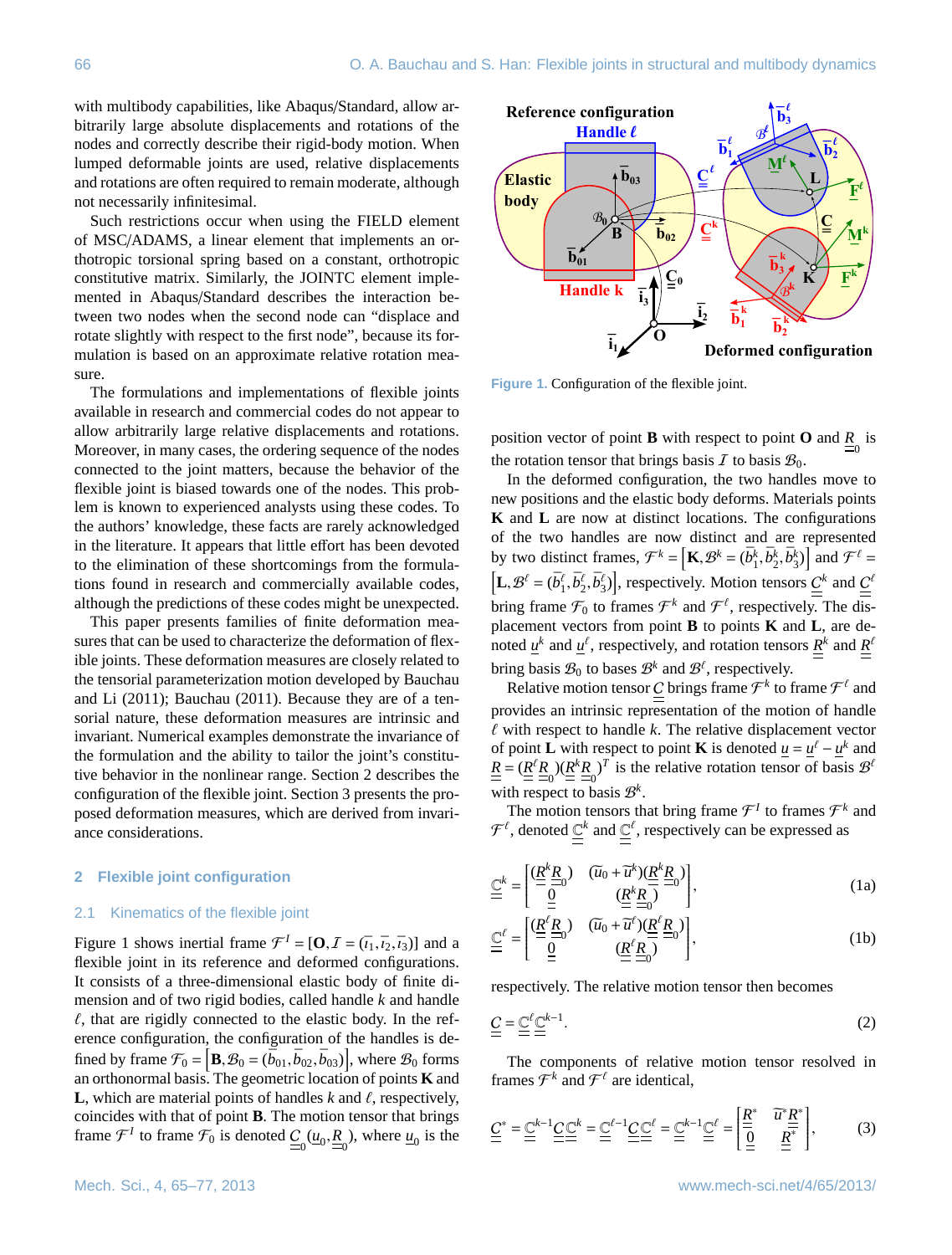where  $\underline{R}^* = (\underline{R}^k \underline{R})^T \underline{R} (\underline{R}^k \underline{R}) = (\underline{R}^{\ell} \underline{R})^T \underline{R} (\underline{R}^{\ell} \underline{R}) = (\underline{R}^k \underline{R})^T$  $(\underline{R}^t \underline{R})$  are the components of the relative rotation tensor resolved in bases  $\mathcal{B}^k$  or  $\mathcal{B}^\ell$  and  $\underline{u}^* = (\underline{R}^k \underline{R}_0)^T (\underline{u}^\ell - \underline{u}^k)$ .

# 2.2 Applied loading

The deformation of the flexible joint stems from the applied forces and moments depicted in Fig. [1.](#page-1-1) At point **K**, the applied force and moment vectors are denoted  $\underline{F}^k$  and  $\underline{M}^k$ , respectively; the corresponding quantities applied at point **L** are denoted  $\underline{F}^{\ell}$  and  $\underline{M}^{\ell}$ , respectively. The loading applied to the flexible joint is characterized by arrays  $\mathcal{A}^k$  and  $\mathcal{A}^{\ell}$  that correspond to a translation of these loads to point **O**,

$$
\underline{\mathcal{A}}^k = \underline{\underline{\mathcal{T}}}^{k-T} \left\{ \underline{\underline{M}}^k \right\} = \left\{ \underline{\underline{M}}^k + (\overline{\widetilde{u}_0} + \widetilde{u}^k) \underline{\underline{F}}^k \right\},\tag{4a}
$$

$$
\underline{\mathcal{A}}^{\ell} = \underline{\underline{\mathcal{T}}}^{\ell - T} \left\{ \frac{\underline{F}^{\ell}}{\underline{M}} \right\} = \left\{ \underline{\underline{M}}^{\ell} + (\overline{\widetilde{u_0}} + \widetilde{u}^{\ell}) \underline{F}^{\ell} \right\},\tag{4b}
$$

where  $\underline{\mathcal{T}}^k$  and  $\underline{\mathcal{T}}^{\ell}$  are the translation tensors from point **O** to points **K** and **L**, respectively, defined as

$$
\underline{\underline{\mathcal{T}}^k} = \left[ \underline{\underline{\underline{I}} \quad (\widetilde{u}_0 + \widetilde{u}^k) \right],\tag{5a}
$$

$$
\underline{\underline{\mathcal{T}}}^{\ell} = \left[ \underline{\underline{\underline{I}}}_{\underline{\underline{\underline{I}}}} \quad \underline{\widetilde{u}}_0 + \widetilde{\underline{u}}^{\ell} \right],\tag{5b}
$$

<span id="page-2-1"></span>respectively. Because these loads are both applied at point **O**, the equilibrium condition resulting from Newton's third law simply states

$$
\underline{\mathcal{A}}^k + \underline{\mathcal{A}}^\ell = \underline{0}.\tag{6}
$$

Note the parallel between vectors  $\mathcal{A}^k$  and  $\mathcal{A}^{\ell}$  and the second Piola-Kirchhoff stress tensor [\(Malvern,](#page-12-3) [1969\)](#page-12-3). Indeed, they represent the true loads applied to handle  $k$  and  $\ell$ , respectively, in their deformed configurations, but translated to reference point **O**. Although expressing equilibrium of the system in its deformed configuration, Eq. [\(6\)](#page-2-1) is a linear function of the loads. The joint is assumed to be massless, i.e., inertial forces associated with its motion are neglected.

## <span id="page-2-0"></span>**3 Deformation measures**

The differential work done by the applied load will be evaluated in Sect. [3.1,](#page-2-2) and the nature of deformation measures is further discussed in Sect. [3.2.](#page-3-0) Section [3.3](#page-3-1) then provides invariant deformation measures based on the tensorial parameterization of motion.

## <span id="page-2-2"></span>3.1 Differential work

The differential work, d*W*, done by the forces applied to the joint is  $dW = \underline{F}^{kT} d\underline{u}^k + \underline{M}^{kT} d\underline{w}^k + \underline{F}^{lT} d\underline{u}^l + \underline{M}^{lT} d\underline{w}^l$ , where

 $d\underline{u}^k$  and  $d\underline{u}^{\ell}$  are the differential displacements of point **K** and **L**, respectively, and  $d\psi^k = \text{axial}(d\underline{R}^k \underline{R}^{kT})$  and  $d\psi^{\ell} = \text{axial}(d\overline{R}^k \underline{R}^{kT})$  $\text{axial}(\text{d}\text{R}^{\ell}\text{R}^{\ell})$  the differential rotations of handles *k* and  $\ell$ , re-<br> **Constitution Personian** this expression in a matrix form loads spectively. Recasting this expression in a matrix form leads to

$$
dW = \left\{ d\underline{u}^{kT}, \underline{d}\underline{\psi}^{kT} \right\} \underline{\underline{T}}^{kT} \underline{\underline{T}}^{k-T} \left\{ \frac{\underline{F}^k}{\underline{M}^k} \right\} + \left\{ d\underline{u}^{\ell T}, \underline{d}\underline{\psi}^{\ell T} \right\} \underline{\underline{T}}^{\ell T} \underline{\underline{T}}^{\ell - T} \left\{ \frac{\underline{F}^{\ell}}{\underline{M}^{\ell}} \right\} = \underline{d}\underline{\mathcal{U}}^{kT} \underline{\mathcal{A}}^k + \underline{d}\underline{\mathcal{U}}^{\ell T} \underline{\mathcal{A}}^{\ell},
$$

<span id="page-2-3"></span>where the last equality follows from Eq. [\(4\)](#page-2-3). The differential motions of handles *k* and  $\ell$  are defined as  $d\mathcal{U}^k =$  $\mathcal{A}$ xial(d $\underline{\mathbb{C}}^k \underline{\mathbb{C}}^{k-1}$ ) and  $\underline{\mathbf{d}} \underline{\mathbf{u}}^{\ell} = \mathcal{A}$ xial(d $\underline{\mathbb{C}}^{\ell} \underline{\mathbb{C}}^{\ell-1}$ ), respectively, leading to

<span id="page-2-5"></span>
$$
\underline{\mathbf{d}}\underline{\mathbf{u}}^k = \underline{\underline{\mathbf{T}}}^k \left\{ \frac{\mathbf{d}\underline{\mathbf{u}}^k}{\mathbf{d}\underline{\mathbf{v}}^k} \right\},\tag{7a}
$$

<span id="page-2-6"></span>
$$
\underline{\mathbf{d}}\underline{\mathbf{u}}^{\ell} = \underline{\underline{\mathbf{T}}}^{\ell} \left\{ \frac{\mathbf{d}\underline{\mathbf{u}}^{\ell}}{\mathbf{d}\underline{\mathbf{v}}^{\ell}} \right\},\tag{7b}
$$

respectively, where operator  $\mathcal{A}$ xial $(\cdot)$  is defined by Eq. [\(A3\)](#page-10-0). Finally, introducing Eq. [\(6\)](#page-2-1), the differential work becomes

$$
dW = \underline{\mathcal{A}}^{\ell T} \left( \underline{d} \underline{\mathcal{U}}^{\ell} - \underline{d} \underline{\mathcal{U}}^k \right).
$$

The term in parenthesis represents the differential relative motion,  $d\mathcal{U} = d\mathcal{U}^{\ell} - d\mathcal{U}^{k}$ , where  $d\mathcal{U} = \mathcal{A}$ xial( $d\underline{C}\underline{C}^{-1}$ ). As expected, the differential work depends on the  $\overline{\text{differential}}$ relative motion of the two handles only. The differential work can now be written as  $dW = \mathcal{A}^{tT} dU = \mathcal{A}^{kT} (-dU)$ , where the second equality follows from the equilibrium equation, Eq. [\(6\)](#page-2-1). This statement simply implies that the differential relative motion of handle  $\ell$  with respect to handle  $k$ , denoted  $d\mathcal{U}$  is of opposite sign of that of handle k with respect to handle  $\ell$ , as expected. In summary, the differential work is written

<span id="page-2-4"></span>
$$
dW = \underline{\mathcal{A}}^T \underline{d\mathcal{U}},\tag{8}
$$

where by convention,  $\underline{\mathcal{A}} = \underline{\mathcal{A}}^{\ell}$  and  $\underline{\mathcal{d}}\mathcal{U} = \underline{\mathcal{d}}\mathcal{U}^{\ell} - \underline{\mathcal{d}}\mathcal{U}^k$  the differential relative motion of handle  $\ell$  with respect to handle  $k$ .

Let  $\mathcal E$  be a set of six generalized coordinates that define the relative motion tensor uniquely, i.e., a one-to-one mapping is assumed to exist between these generalized coordinates and the relative motion tensor. It follows that a one-to-one mapping must exist between the relative motion tensor and increments of the generalized coordinates

$$
\underline{\mathbf{d}}\underline{\mathbf{u}} = \underline{\underline{\mathbf{H}}}(\underline{\mathbf{E}})\mathbf{d}\underline{\mathbf{E}},\tag{9}
$$

where tensor  $H(\mathcal{E})$  is the Jacobian or tangent tensor of the coordinate transformation. The differential work done by the forces applied to the joint, Eq. [\(8\)](#page-2-4), now becomes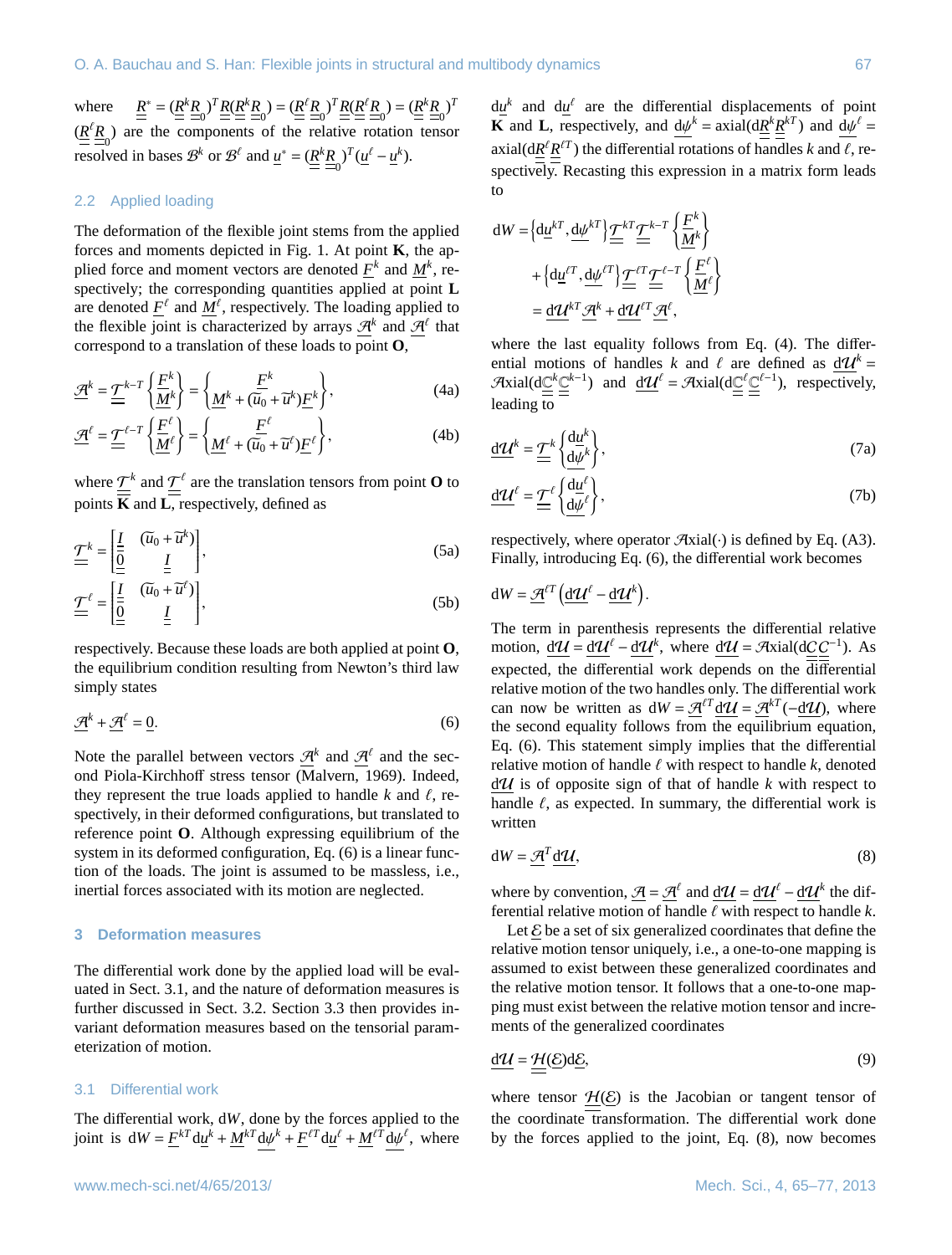$dW = \mathcal{H}^T \mathcal{H}(\mathcal{E}) d\mathcal{E} = \mathcal{L}^T d\mathcal{E}$ , where the generalized forces associated with the generalized coordinates are defined as

$$
\underline{\mathcal{L}} = \underline{\mathcal{H}}^T(\underline{\mathcal{E}})\underline{\mathcal{A}}.\tag{10}
$$

It is assumed that the flexible joint is made of an elastic material [\(Bauchau and Craig,](#page-11-5) [2009\)](#page-11-5), which implies that the generalized forces can be derived from a potential, the strain energy of the joint, denoted *A*,

$$
\underline{\mathcal{L}} = \frac{\partial A(\underline{\mathcal{E}})}{\partial \underline{\mathcal{E}}}.\tag{11}
$$

The differential work now becomes

$$
dW = d\underline{\mathcal{E}}^T \frac{\partial A(\underline{\mathcal{E}})}{\partial \underline{\mathcal{E}}} = d(A),\tag{12}
$$

and can be expressed as the differential of a scalar function, the strain energy.

## <span id="page-3-0"></span>3.2 The deformation measures

In the previous section, quantities  $\mathcal E$  were defined as "a set of generalized coordinates that uniquely define the relative motion tensor," but were otherwise left undefined. This implies that these generalized coordinates form a parameterization of the relative motion tensor, i.e.,  $\underline{C} = \underline{C}(\underline{E})$ . Because the strain energy of the flexible joint can be expressed in terms of these generalized coordinates they are, in fact, deformation measures for the flexible joint. Consequently, any parameterization of the relative motion tensor provides deformation measures for the flexible joint.

The following notation is introduced

$$
\underline{\mathcal{E}} = \left\{ \frac{\underline{\mathcal{E}}}{\underline{\mathcal{K}}} \right\}.
$$
 (13)

The first three components of this array form the *stretch vec* $tor$ , denoted  $\varepsilon$ , and the last three the *wryness vector*, denoted  $\kappa$ . Although any parameterization of the relative motion tensor provides adequate deformation measures for the flexible joint, these deformation measures should be invariant with respect to the choice of coordinate system. This implies that the stretch and wryness vectors should be first-order tensors, and hence, the deformation measure should itself be a firstorder tensor.

While the parameterization of rotation has received wide attention [\(Kane,](#page-12-4) [1968;](#page-12-4) [Argyris,](#page-11-6) [1982;](#page-11-6) [Shuster,](#page-12-5) [1993;](#page-12-5) [Ibrahimbegovic´,](#page-12-6) [1997;](#page-12-6) [Bauchau and Trainelli,](#page-11-7) [2003\)](#page-11-7), much less emphasis has been placed on that of motion [\(Ange](#page-11-8)[les,](#page-11-8) [1993;](#page-11-8) [Borri et al.,](#page-11-9) [2000;](#page-11-9) [Merlini and Morandini,](#page-12-7) [2004;](#page-12-7) Pennestrì and Stefanelli, [2007\)](#page-12-8). [Bauchau and Choi](#page-11-10) [\(2003\)](#page-11-10) and [Bauchau and Li](#page-11-3) [\(2011\)](#page-11-3) have proposed the vectorial parameterization of motion, which consists of a motion parameter vector,  $\underline{\mathcal{E}}$ , that parameterizes the motion tensor,  $\underline{\mathcal{C}}$  =

 $C(\mathcal{E})$ . [Bauchau and Li](#page-11-3) [\(2011\)](#page-11-4) and [Bauchau](#page-11-4) (2011) have studied the parameterization of motion, with special emphasis on its tensorial nature. They presented a formal proof that motion parameters vectors are first-order tensors if and only if they are parallel to the eigenvectors of the motion tensor associated with its unit eigenvalues. Furthermore, the tangent tensor is also a second-order tensor for motion parameters vectors.

Deformation measures should be "objective" or "frameindifferent", and [Malvern](#page-12-3) [\(1969\)](#page-12-3) gives a precise definition of this concept, which implies that deformation measures should be expressed in terms of tensorial quantities and be invariant under the superposition of a rigid body motion. The relative motion tensor remains invariant under the superposition of a rigid body motion and hence, deformation measures that are functions of the relative motion tensor only will share this property. The previous paragraphs have underlined the fact that the deformation measures should be of a tensorial nature. If this latter property is achieved, the resulting deformation measures will be objective.

In summary, the desired invariance and objectivity of the deformation measure are achieved if and only if this deformation measure is selected to be the vectorial parameterization of motion, which further implies that the deformation measure is parallel to the eigenvector of the motion tensor associated with its unit eigenvalue.

## <span id="page-3-1"></span>3.3 Explicit expression of the deformation measures

The proposed deformation measures are parallel to the eigenvector of the relative motion tensor associated with its unit eigenvalue. Because this eigenvalue has a multiplicity of two [\(Bauchau,](#page-11-4) [2011\)](#page-11-4), two linearly independent eigenvectors exist, which will be selected as

<span id="page-3-2"></span>
$$
\underline{\bar{N}}_1^{\dagger} = \left\{ \frac{p}{\underline{0}} \right\}, \quad \text{and} \quad \underline{\bar{N}}_2^{\dagger} = \left\{ \frac{\underline{H}}{\underline{p}}^{-1} \underline{u} \right\}, \tag{14}
$$

where  $p$  is the Wiener-Milenkovic rotation parameter vec-tor [\(Wiener,](#page-12-9) [1962;](#page-12-9) Milenković, [1982;](#page-12-10) [Bauchau,](#page-11-4) [2011\)](#page-11-4) and *H* the tangent tensor for this parameterization. The second eigenvector is easily recognized as the Wiener-Milenkovic´ motion parameter vector [\(Bauchau,](#page-11-4) [2011\)](#page-11-4), i.e.,

$$
\underline{\bar{N}}_2^{\dagger} = \underline{\mathcal{P}} = \left\{ \frac{q}{p} \right\}.
$$
\n(15)

The following notation is introduced:  $p = ||p|| = 4 \tan \phi/4$ ,  $\rho = p^T q = p p^{\prime} d$ , where  $d = \bar{n}^T \mu$  is the intrinsic displacement,<br>and  $\overline{C}$  denoted a derivative with respect to angle  $\phi$ . Note the and  $\overline{(\cdot)}^r$  denoted a derivative with respect to angle  $\phi$ . Note the following limit behaviors: (1) lim<sub>it a</sub>  $n = \phi$  (2) lim<sub>it a</sub>  $H^{-1}$ following limit behaviors: (1)  $\lim_{\phi \to 0} p = \phi$ , (2)  $\lim_{\phi \to 0} \underline{H}^{-1} =$ *I* and hence,  $\lim_{\phi \to 0} q = u$ , and (3)  $\lim_{d \to 0} \rho = 0$ ;

The most general measure of deformation is a linear combination of vectors  $\bar{N}_1^{\dagger}$  $\frac{1}{1}$  and  $\frac{\bar{N}_2^{\dagger}}{2}$  $\frac{1}{2}$  defined by Eq. [\(14\)](#page-3-2), which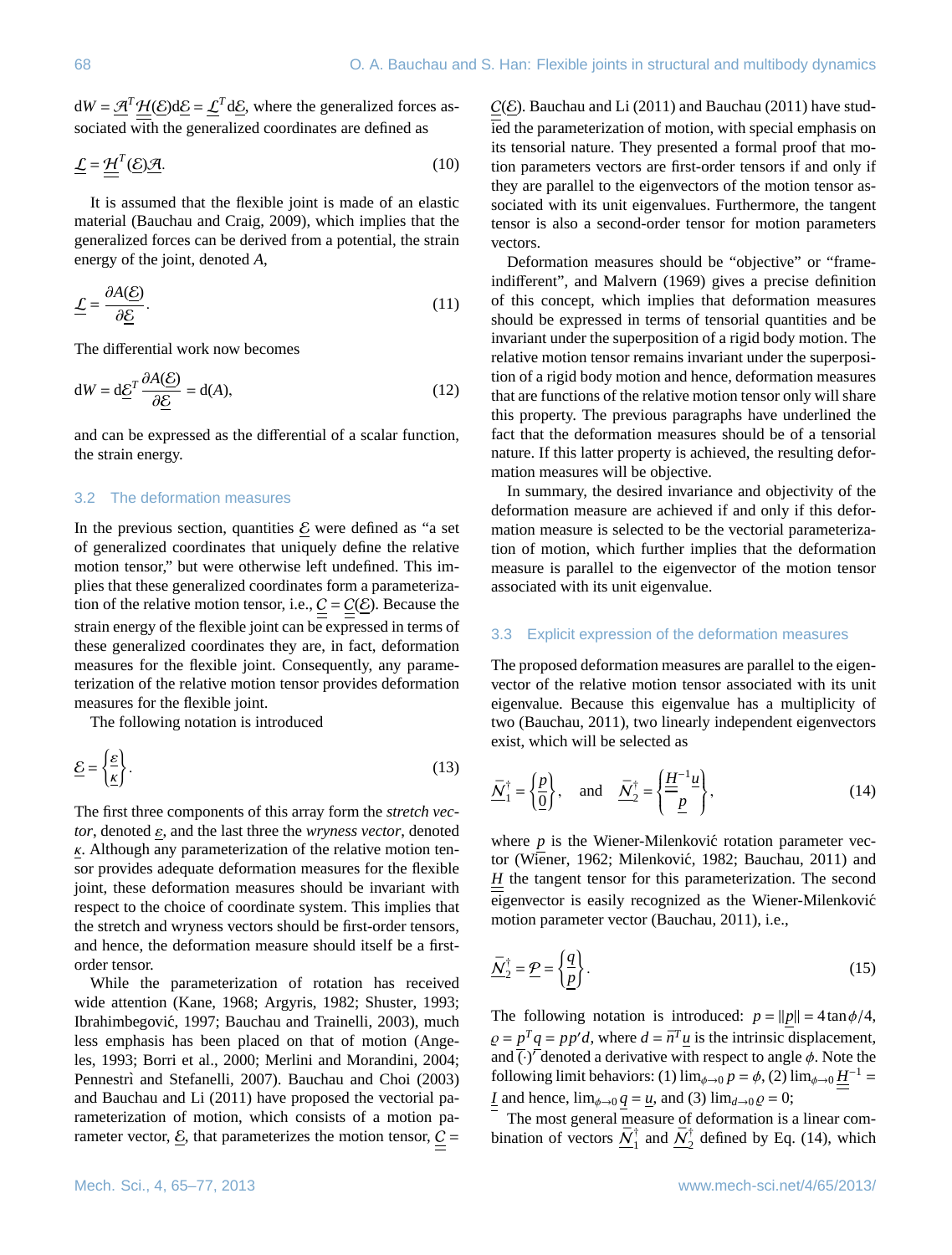<span id="page-4-0"></span>will be written as

$$
\underline{\mathcal{E}} = \begin{bmatrix} \mu \underline{I} & \lambda \underline{I} \\ \underline{0} & \mu \underline{I} \end{bmatrix} \underline{\mathcal{P}} = \underline{\underline{\mathcal{Z}}}(\lambda, \mu) \underline{\mathcal{P}},\tag{16}
$$

where matrix  $Z$  is defined in Eq. [\(A1\)](#page-10-1), and  $\lambda$  and  $\mu$  are arbitrary scalars. The stretch and wryness vectors now become  $\underline{\varepsilon} = \mu q + \lambda p$  and  $\underline{\kappa} = \mu p$ , respectively. Mozzi-Chasles' theorem implies that a general motion can be defined in terms of the direction of axis of the motion and in terms of two scalar parameters,  $\phi$ , the magnitude of the relative rotation, and *d*, the intrinsic relative displacement. Equivalently, scalar functions  $\lambda$  and  $\mu$  can be expressed in terms of  $\rho = p^T q$  and

<span id="page-4-11"></span>
$$
p = \sqrt{\underline{p}^T \underline{p}}, \text{ i.e.,}
$$
  

$$
\lambda = \lambda(\underline{\rho}, p), \quad \mu = \mu(\underline{\rho}, p).
$$
 (17)

Although functions  $\lambda$  and  $\mu$  are arbitrary, their limit behavior for  $\rho$  and  $p \rightarrow 0$  can be obtained based on physical arguments. The wryness vector is written as  $k = \mu p \bar{n}$ ; since  $\mu p$  must be an odd function of  $\phi$  (or *p*), it implies that  $\mu$  is an even function of the same variable. For small values of  $\phi$ (or  $p$ ), the wryness vector should be equal to the infinitesimal rotation vector, i.e.,  $\lim_{p\to 0} \kappa = \phi \bar{n}$ . Introducing the expression for the wryness vector yields  $\lim_{\phi \to 0} 4\mu \tan(\phi/4) \bar{n} =$  $\lim_{\phi \to 0} \mu \phi \bar{n} = \phi \bar{n}$ , which implies

<span id="page-4-7"></span>
$$
\lim_{\phi \to 0} \mu = 1. \tag{18}
$$

Similarly, for small rotation angles, the stretch vector should equal the displacement vector, i.e.,  $\lim_{\phi \to 0} \underline{\varepsilon} = \underline{u}$ . Introducing the expression for the stretch vector yields  $\lim_{\phi \to 0} (\mu \underline{H}^{-1} \underline{u} +$  $4\lambda \tan(\phi/4) \bar{n} = \underline{u}$ . Given the limit behaviors of  $\mu$  and  $\underline{H}^{-1}$ , the stratch vector does indeed converge to the displacement the stretch vector does indeed converge to the displacement vector. Finally, if the relative motion is planar, the intrinsic displacement vanishes and the stretch vector should be in the plane normal to unit vector  $\bar{n}$ , i.e.,  $\lim_{d\to 0} \bar{n}^T \underline{\varepsilon} = 0$ . Using the expression for the stretch vector then leads to  $\lim_{d\to 0} \frac{\partial u}{\partial t}d +$ expression for the stretch vector then leads to  $\lim_{d\to 0} (\mu p' d +$ <br> $4\lambda \tan \phi / 4) = 0$  which implies  $4\lambda \tan \phi/4$  = 0, which implies

<span id="page-4-8"></span>
$$
\lim_{d \to 0} \lambda = 0. \tag{19}
$$

In summary, Eq. [\(16\)](#page-4-0) defines the proposed deformation measures for flexible joints. These equations are, in fact, the nonlinear deformation-displacement relationships of the problem. They are not fully determined because two scalar functions,  $\lambda$  and  $\mu$ , appear in their definition. These two functions must satisfy the limit behavior discussed earlier but are otherwise arbitrary. Specific choices of these two scalar functions result in different families of deformation measures.

#### **4 Formulation of flexible joints**

The strain energy of the flexible joint is assumed to be a quadratic function of the deformation measures  $\mathcal{E}^*$ ,

$$
A(\underline{\mathcal{E}}^*) = \frac{1}{2} \underline{\mathcal{E}}^{*T} \underline{\underline{\mathcal{D}}}^* \underline{\mathcal{E}}^*,\tag{20}
$$

where  $\mathcal{D}^*$  are the components of the stiffness matrix of the flexible joint resolved in the material frame, which are assumed to be given constants in this frame.

#### 4.1 Elastic forces in the flexible joint

The components of relative motion tensor resolved in the material frame are given by Eq. [\(3\)](#page-1-2) and its variation becomes

$$
\begin{split} \widetilde{\delta \mathcal{U}}^* &= \delta \underline{\underline{C}}^* \underline{\underline{C}}^{*-1} = \left( \delta \underline{\underline{C}}^{k-1} \underline{\underline{C}}^{\ell} + \underline{\underline{C}}^{k-1} \delta \underline{\underline{C}}^{\ell} \right) \underline{\underline{C}}^{\ell-1} \underline{\underline{C}}^k \\ &= \underline{\underline{C}}^{k-1} \left( \widetilde{\delta \mathcal{U}}^{\ell} - \widetilde{\delta \mathcal{U}}^k \right) \underline{\underline{C}}^k, \end{split}
$$

<span id="page-4-1"></span>where the virtual motion vectors,  $\delta \mathcal{U}^k$  and  $\delta \mathcal{U}^{\ell}$ , are defined<br>in Eqs. (7a) and (7b) respectively It now follows that in Eqs. [\(7a\)](#page-2-5) and [\(7b\)](#page-2-6), respectively. It now follows that

$$
\underline{\delta \mathcal{U}}^* = \underline{\underline{\underline{C}}}^{k-1} \Big( \underline{\delta \mathcal{U}}^\ell - \underline{\delta \mathcal{U}}^k \Big). \tag{21}
$$

The virtual motion vector is related to the virtual changes in the motion parameter vector [\(Bauchau,](#page-11-4) [2011\)](#page-11-4) by means of the tangent tensor,  $\frac{H}{v}$ , as  $\delta U^* = \frac{H(P^*)\delta P^*}{\delta P}$ . It then follows that  $\delta \underline{P}^* = \underline{H}^{-1}(\underline{P}^*) \underline{\delta \mathcal{U}}^* = \underline{H}^{-1}(\underline{P}^k) \underline{\underline{\mathbb{C}}^{k-1}} (\underline{\delta \mathcal{U}}^{\ell} - \underline{\delta \mathcal{U}}^k)$ , where the second equality was obtained with the help of Eq. [\(21\)](#page-4-1). The motion tensor affords the following multiplicative de-composition [\(Bauchau,](#page-11-4) [2011\)](#page-11-4),  $\underline{C}^*(\underline{P}^*) = \underline{\mathcal{H}}(\underline{P}^*)\underline{\mathcal{H}}^{*-1}(\underline{P}^*)$ . Equation [\(3\)](#page-1-2) then implies  $\underline{\mathbb{C}}^{\ell}$   $\underline{\mathcal{H}}^* = \underline{\mathbb{C}}^k \underline{\mathcal{H}}$ , and tensor  $\underline{\mathcal{W}}$  is defined as

<span id="page-4-5"></span>
$$
\underline{\underline{\mathbf{W}}} = (\underline{\underline{\mathbf{C}}}^k \underline{\underline{\mathbf{H}}})^{-1} = (\underline{\underline{\mathbf{C}}}^{\ell} \underline{\underline{\mathbf{H}}}^*)^{-1}.
$$
\n(22)

<span id="page-4-3"></span>Virtual changes in the motion parameter vector now become

$$
\delta \underline{P}^* = \underline{\underline{W}} (\underline{\delta \underline{U}}^\ell - \underline{\delta \underline{U}}^k). \tag{23}
$$

<span id="page-4-2"></span>Variation in strain energy is expressed as  $\delta A = \underline{\mathcal{E}}^* \underline{D}^* \delta \underline{\mathcal{E}}^*$ and requires evaluation of the virtual strains, expressed as

$$
\delta \underline{E}^* = \underline{\underline{B}}^* \delta \underline{P}^*,\tag{24}
$$

where matrix  $\underline{\mathcal{B}}^*$  is defined by Eq. [\(C1\)](#page-10-2).

<span id="page-4-9"></span>Using Eqs. [\(24\)](#page-4-2) and [\(23\)](#page-4-3), variation of the strain energy in the flexible joint becomes  $\delta A = (\delta \mathcal{U}^{tT} - \delta \mathcal{U}^{kT}) \mathcal{W}^T \mathcal{B}^T \mathcal{L}^*$ , where the generalized force vector,  $\mathcal{L}^*$ , was defined as

$$
\underline{\underline{L}}^* = \underline{\underline{D}}^* \underline{\underline{E}}^*.
$$
\n(25)

<span id="page-4-4"></span>The elastic forces in the joint now become

$$
\underline{\mathcal{F}} = \left\{ \frac{-\underline{\mathcal{F}}^e}{\underline{\mathcal{F}}^e} \right\},\tag{26}
$$

<span id="page-4-10"></span><span id="page-4-6"></span>where

$$
\underline{\mathcal{F}}^e = \underline{\underline{\mathcal{W}}}^T \underline{\underline{\mathcal{B}}}^{*T} \underline{\underline{\mathcal{L}}}^*.
$$
\n(27)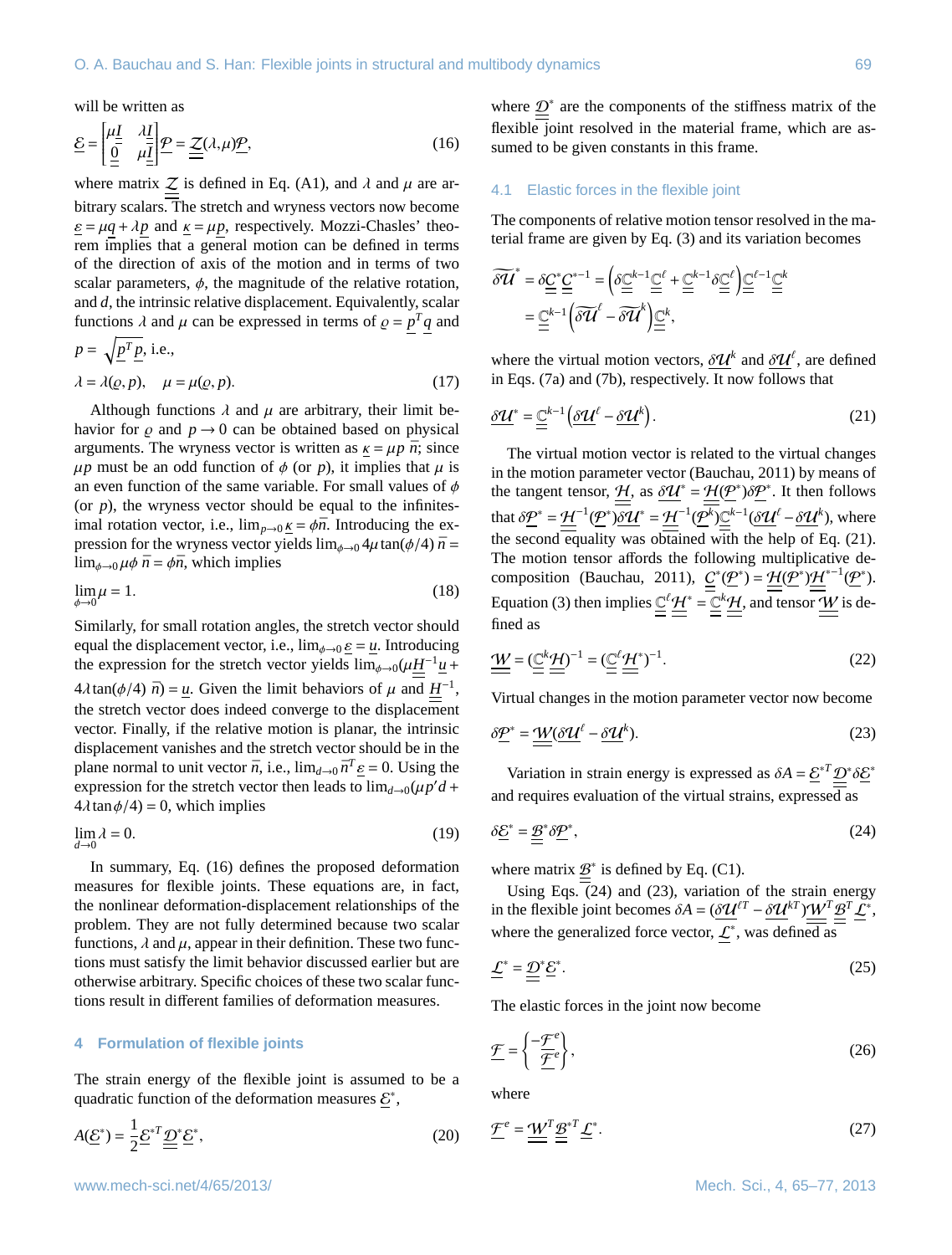## 4.2 Stiffness matrix of the flexible joint

<span id="page-5-0"></span>The stiffness matrix of the flexible joint stems from the linearization of the elastic forces defined by Eq. [\(26\)](#page-4-4). Linearization of  $f^e$  yields

$$
\Delta \underline{\mathcal{F}}^e = \Delta \underline{\underline{W}}^T \underline{N}^* + \underline{\underline{W}}^T \Delta \underline{\underline{\mathcal{B}}}^{*T} \underline{\underline{\mathcal{L}}}^* + \underline{\underline{W}}^T \underline{\underline{\mathcal{B}}}^{*T} \Delta \underline{\underline{\mathcal{L}}}^*,\tag{28}
$$

where  $N^* = \underline{\mathcal{B}}^{*T} \underline{\mathcal{L}}^*$ . Using Eqs. [\(24\)](#page-4-2) and [\(23\)](#page-4-3), the last term of this expression is obtained as  $\mathcal{W}^T \mathcal{B}^{*T} \Delta \mathcal{L}^* =$  $\left( \underline{\mathcal{B}}^{*}\underline{\mathcal{W}}\right) ^{T}\underline{\mathcal{D}}^{*}\Big(\underline{\mathcal{B}}^{*}\underline{\mathcal{W}}\Big)(\underline{\Delta \mathcal{U}}^{\ell}-\underline{\Delta \mathcal{U}}^{k}).$ 

The first term of Eq. [\(28\)](#page-5-0) is evaluated next. This term is recast as  $\Delta \underline{\underline{W}}^T \underline{N}^* = \left[ \Delta (\underline{\underline{C}}^k \underline{\underline{H}})^{-T} \underline{N}^* + \Delta (\underline{\underline{C}}^{\underline{\ell}} \underline{\underline{H}}^*)^{-T} \underline{N}^* \right] / 2$  to respect the symmetry of the problem expressed by Eq. [\(22\)](#page-4-5). Expanding the variations leads to

∆W*<sup>T</sup>*N ∗= −W*<sup>T</sup>*T <sup>∗</sup>W− Fb*e* 2 ,W*<sup>T</sup>*<sup>T</sup> <sup>∗</sup>W− Fb*e* 2 ( ∆U*<sup>k</sup>* ∆U` ) (29)

where notation  $\hat{()}$  is defined by Eq. [\(A5\)](#page-10-3). Matrix  $\mathcal{T}^*$  =  $\left[\frac{H^T \underline{X} + \underline{H}^{*T} \underline{X}^*}{\frac{1}{2}}\right]$  /2, where matrices  $\underline{X}$  and  $\underline{X}^*$  are implicitly defined by the equations  $\Delta \underline{\mathcal{H}}^{-T} \underline{\mathcal{N}}^* = \underline{\mathcal{X}} \Delta \underline{\mathcal{P}}^*$  and  $\Delta \underline{\mathcal{H}}^{*-T} \underline{\mathcal{N}}^* =$  $X^*\Delta \mathcal{P}^*$ , respectively; explicit expressions of these matrices are given in Eqs. [\(D4a\)](#page-11-11) and [\(D4b\)](#page-11-12), respectively.

Finally, the second term of Eq. [\(28\)](#page-5-0) becomes  $\frac{W^T \Delta \underline{\mathcal{B}}^{*T} \underline{\mathcal{L}}^*}{\sum_{k=1}^{N} \frac{1}{k}} = \underline{W}^T \underline{\underline{\mathcal{Q}}^*} (\underline{\mathcal{L}}^*, \underline{\mathcal{P}}^*) \Delta \underline{\mathcal{P}}^*$  and Eq. [\(23\)](#page-4-3) then leads to

$$
\underline{\underline{\mathcal{W}}}^T \underline{\Delta} \underline{\underline{\mathcal{B}}}^{*T} \underline{\underline{\mathcal{L}}}^* = \underline{\underline{\mathcal{W}}}^T \underline{\underline{\mathcal{Q}}}^* (\underline{\mathcal{L}}^*, \underline{\mathcal{P}}^*) \underline{\underline{\mathcal{W}}} (\underline{\delta \mathcal{U}}^{\ell} - \underline{\delta \mathcal{U}}^k). \tag{30}
$$

where the explicit expression of matrix  $Q^*$  is given in Eq. [\(C2\)](#page-11-13).

The linearized elastic forces can now be written explicitly as

$$
\Delta \underline{\mathcal{F}} = \underline{\underline{\mathcal{K}}} \left\{ \frac{\delta \underline{\mathcal{U}}^k}{\delta \underline{\mathcal{U}}^{\ell}} \right\},\tag{31}
$$

where the stiffness matrix of the elastic joint is

$$
\underline{\mathcal{K}} = \begin{bmatrix} \underline{\mathcal{D}} + \widehat{\mathcal{F}}^e/2 & -\underline{\mathcal{D}} + \widehat{\mathcal{F}}^e/2\\ -\underline{\mathcal{D}} - \widehat{\mathcal{F}}^e/2 & \underline{\mathcal{D}} - \widehat{\mathcal{F}}^e/2 \end{bmatrix}
$$
(32)

where  $\mathcal{D} = \mathcal{W}^T (\mathcal{B}^{*T} \mathcal{D}^* \mathcal{B} + \mathcal{T}^* + \mathcal{Q}^*) \mathcal{W}.$ 

# **5 Numerical results**

## 5.1 Change of reference point

To illustrate the concepts developed in the previous sections, consider the system consisting of two beams, each of length  $L = 1.2$  m, connected by a flexible joint, as depicted in Fig. [2.](#page-5-1) The two beams have the same sectional stiffness properties:



<span id="page-5-1"></span>Figure 2. Two beams connected with a flexible joint.

axial stiffness  $S = 43.50$  MN; bending stiffness  $H_{22} = 23.26$ and  $H_{33} = 298.7 \text{ kN m}^2$  about unit vector  $\bar{\imath}_2$  and  $\bar{\imath}_3$ , respectively: torsional stiffness  $H_{11} = 28.05 \text{ kN m}^2$ ; and shearing tively; torsional stiffness  $H_{11} = 28.05 \text{ kN m}^2$ ; and shearing<br>stiffness  $K_{22} = 4.0$  and  $K_{22} = 2.81 \text{ MN}$  along unit vectors  $\bar{L}$ stiffness  $K_{22} = 4.0$  and  $K_{33} = 2.81$  MN, along unit vectors  $\bar{i}_2$ and  $\bar{i}_3$ , respectively.

The first beam is clamped at its root and the second is loaded at its tip by concentrated forces tip loads  $F_1 =$ 500 $\alpha$ /9,  $F_2 = 250\alpha/9$ , and  $F_3 = 200\alpha/9$  N, along unit vectors  $\bar{i}_1$ ,  $\bar{i}_2$ , and  $\bar{i}_3$ , respectively, as shown in Fig. [2.](#page-5-1) The load factor  $\alpha \in [0, 9]$ . The stiffness matrix of flexible joint is given by

$$
\underline{D}^* = \begin{bmatrix} 2000 & 10 & 10 \\ 10 & 2000 & 10 \\ 10 & 10 & 2000 \\ & & & 1000 \\ & & & & 1000 \\ & & & & 1000 \end{bmatrix} . \tag{33}
$$

<span id="page-5-2"></span>Two formulations will be contrasted here. In the first, the deformation measures are selected as

$$
\underline{\mathcal{E}}^{\dagger} = \left\{ \frac{\underline{\mathcal{E}}^{\dagger}}{\underline{\mathcal{K}}^{\dagger}} \right\} = \left\{ \frac{\left( \underline{\mathcal{R}}^k \underline{\mathcal{R}}_0 \right)^T \left( \underline{u}^\ell - \underline{u}^k \right)}{\operatorname{axial} \left( \underline{\mathcal{R}}^T \underline{\mathcal{R}}^k \underline{\mathcal{R}}_0 \right)} \right\}.
$$
\n(34)

The stretch vector,  $\underline{\varepsilon}^{\dagger}$ , corresponds to the components of the relative displacement vector resolved in basis  $\mathcal{R}^k$ . The wryrelative displacement vector resolved in basis  $\mathcal{B}^k$ . The wryness vector,  $\underline{\mathbf{x}}^{\dagger}$ , is the axial part of the relative rotation tensor,<br>resolved on the same basis; note that the components of the resolved on the same basis; note that the components of the wryness vector selected here are identical when resolved in basis  $\mathcal{B}^k$  or  $\mathcal{B}^{\ell}$ .

Various types of deformation measures have been used to represent the behavior of flexible joints, but those given by Eq. [\(34\)](#page-5-2) are rather typical; in the following sections, they will be referred to as "typical deformation measures". In contrast, the deformation measures used in this work are defined by Eq. [\(16\)](#page-4-0) and will be referred as "proposed deformation measures".

The main claim of this paper is that the proposed strain measures are invariant with respect to the choice of reference point, i.e., are objective, a characteristic that is not shared by typical deformation measures. Imagine that points **K** and **L** are interchanged in Fig. [2.](#page-5-1) Clearly, this does not modify the physical system, and hence, its response under load should be unaffected by this interchange. This basic invariance is satisfied by the proposed deformation measures, but not by their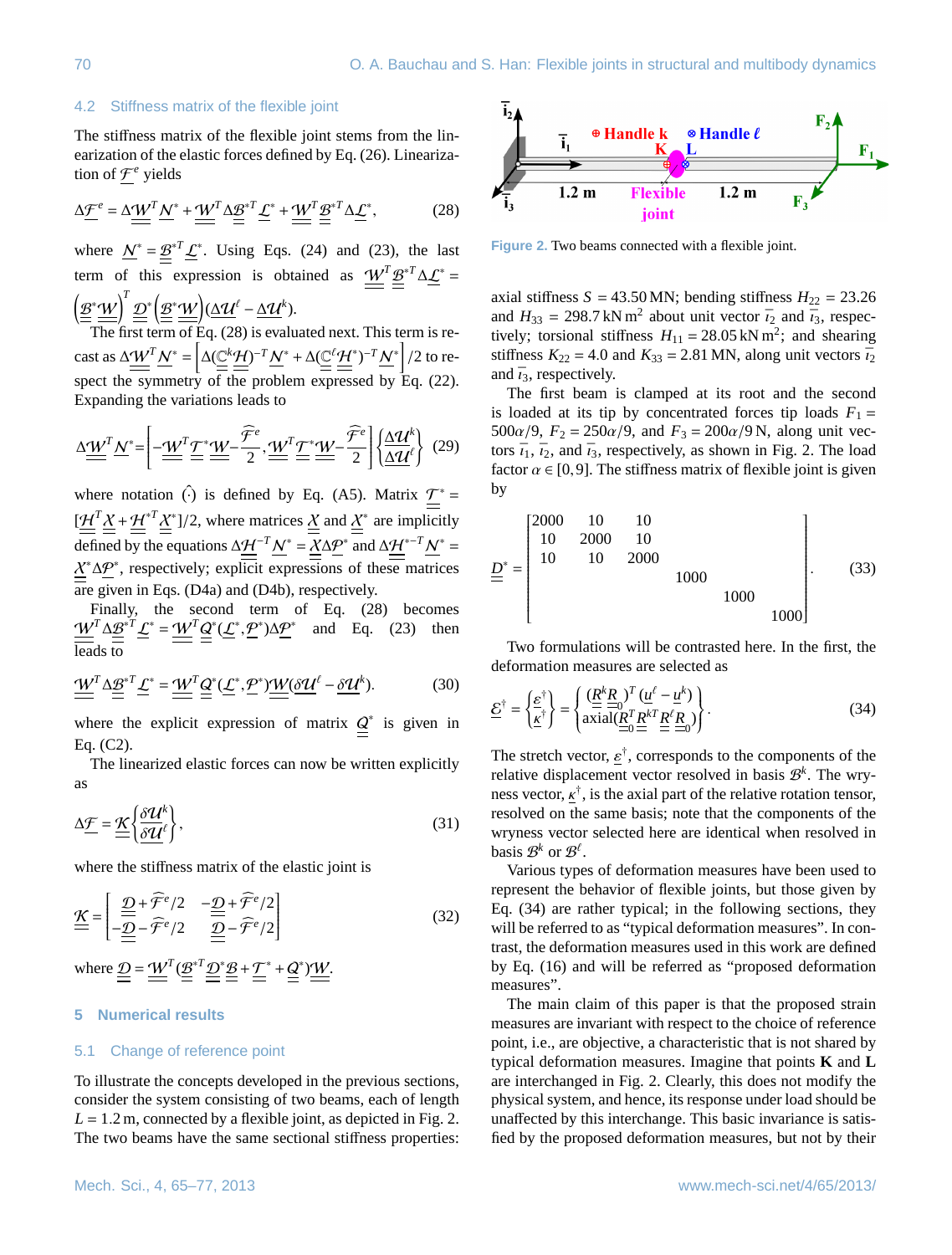

<span id="page-6-0"></span>**Figure 3.** Components of the stretch vector:  $\varepsilon_1^*$  ( $\bigcirc$ ),  $\varepsilon_2^*$  ( $\bigcirc$ ),  $\varepsilon_3^*$  ( $\nabla$ ).<br>Typical deformation measures. Reference point **K**: solid line, point Typical deformation measures. Reference point **K**: solid line, point **L**: dashed line.



<span id="page-6-1"></span>**Figure 4.** Components of the wryness vector:  $\kappa_1^* (\bigcirc), \kappa_2^* (\bigcirc), \kappa_3^* (\bigcirc)$ .<br>Typical deformation measures. Reference point **K**: solid line, point Typical deformation measures. Reference point **K**: solid line, point **L**: dashed line.

typical counterparts. To illustrate this effect, the following parameters were selected for the proposed deformation measures:  $\lambda = 0$  and  $\mu = (1 - p^2/16)/(1 + p^2/16)^2$ . This choice is not important as the proposed deformation measures are invariant for any choice of these parameters.

For the typical deformation measures, two simulations were performed. In the first run, points **K** and **L** are selected as indicated in Fig. [2](#page-5-1) and in the second simulation, these two points were interchanged. Of course, this interchange is a modeling detail, which has no physical meaning. Yet, these two simulations yield different results because the definition of the deformation measures make specific reference to basis  $\mathcal{B}^k$ , and hence, are inherently "basis sensitive".

Figures [3](#page-6-0) and [4](#page-6-1) show the components of the stretch and wryness vector components, respectively, versus the load factor,  $\alpha \in [0.9]$ , for the typical deformation measures defined by Eq. [\(34\)](#page-5-2). For each deformation component, the response



<span id="page-6-2"></span>**Figure 5.** Components of the stretch vector:  $\varepsilon_1^*$  ( $\bigcirc$ ),  $\varepsilon_2^*$  ( $\triangle$ ),  $\varepsilon_3^*$  ( $\triangledown$ ).<br>Proposed deformation measures Proposed deformation measures.



<span id="page-6-3"></span>**Figure 6.** Components of the wryness vector:  $\kappa_1^*$  ( $\bigcirc$ ),  $\kappa_2^*$  ( $\triangle$ ),  $\kappa_3^*$  ( $\triangledown$ ).<br>Proposed deformation measures Proposed deformation measures

when reference points **K** and **L** are selected as shown in Fig. [2](#page-5-1) is shown in solid lines, and the response when points **K** and **L** are interchanged in shown in dashed lines. Clearly, the typical deformation measures do not yield physically meaningful predictions, because different responses are obtained for a given physical system depending on the choice of the labeling convention for points **K** and **L**.

In contrast, the proposed deformation measures yield the same predictions when the roles of points **K** and **L** are interchanged. Figures [5](#page-6-2) and [6](#page-6-3) show the components of the stretch and wryness vector components, respectively, for the proposed deformation measures defined by Eq. [\(16\)](#page-4-0).

Of course, for very small deformations, the predictions based on the typical and proposed deformation measures are identical. This result is expected because both typical and proposed deformation measures converge to the same infinitesimal deformation measures and because identical stiffness matrices were used.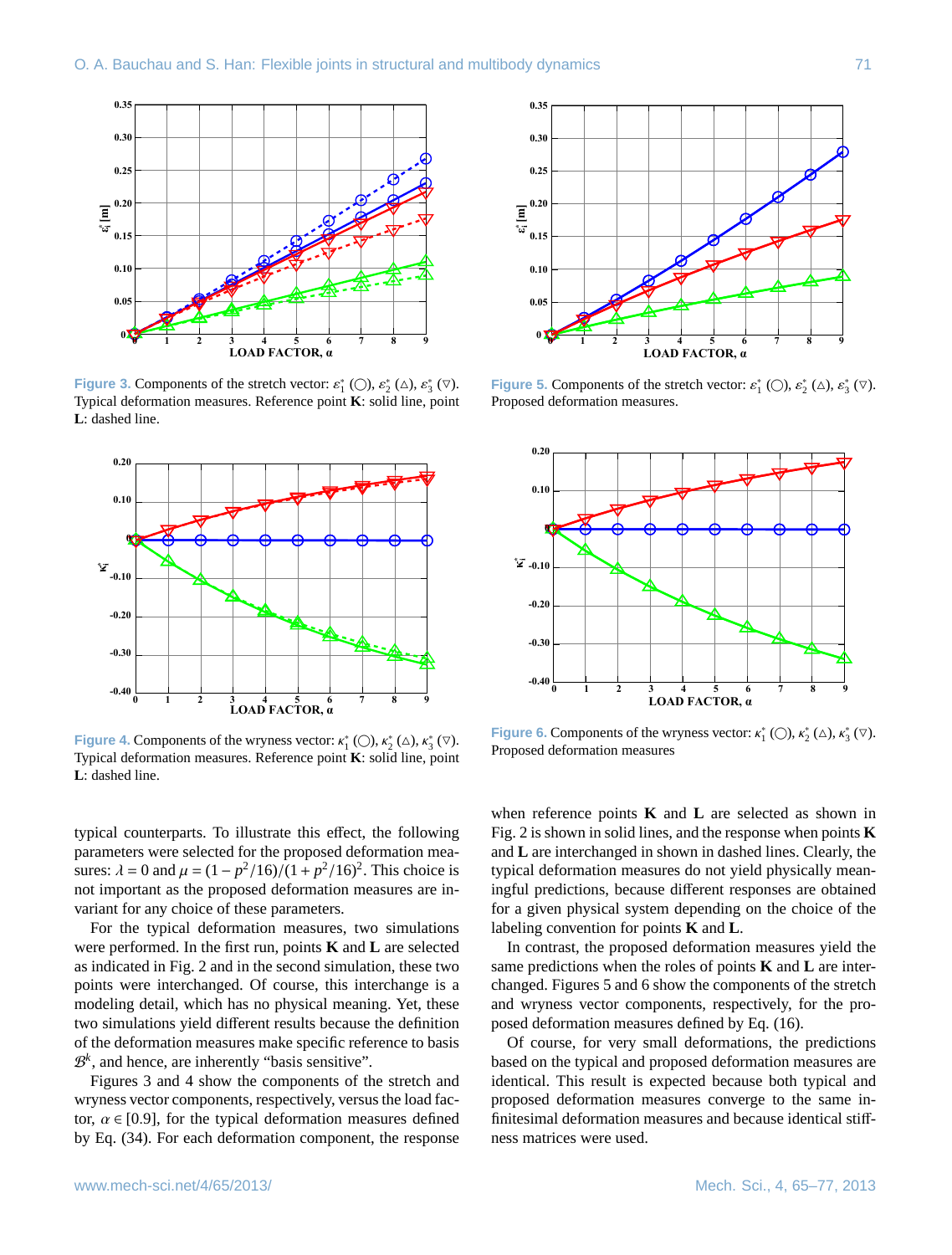**Table 1.** Choices of parameters  $\lambda$  and  $\mu$  for the sixteen cases.

<span id="page-7-0"></span>

| Case |                         | a |               | c                                                            |                |
|------|-------------------------|---|---------------|--------------------------------------------------------------|----------------|
|      |                         |   |               | $\lambda = 0$ $\mu = 1$ $1 + p^2$ $1 + p^4$ $1 + p^6$        |                |
|      |                         |   |               | $\lambda = 0$ $\mu = 1$ $1 + \rho$ $1 + \rho^2$ $1 + \rho^3$ |                |
| 3    | $\mu = 1$ $\lambda = 0$ |   | $p^2$         | $p^4$                                                        | n <sup>6</sup> |
| 4    | $\mu = 1$ $\lambda = 0$ |   | $\mathcal{D}$ |                                                              | $\rho^3$       |

## 5.2 Choice of  $\lambda$  and  $\mu$

The proposed deformation measures are not unique. Rather, they form families dependent on two arbitrary parameters,  $\lambda(\rho, p)$  and  $\mu(\rho, p)$ : each choice of these parameters yields a different deformation measure but for all choices, the objectivity and tensorial nature of the deformation measure is preserved. Assuming that the simple strain energy expression defined by Eq. [\(20\)](#page-4-6) is used with a given stiffness matrix, the choice of parameters  $\lambda$  and  $\mu$  will alter the response of the flexible joint under load in the nonlinear regime.

To study the influence of the choice of parameters  $\lambda$  and  $\mu$  on joint behavior, a very simple example was treated. Handle *k* of the joint was clamped and forces and moments were applied to handle  $\ell$ ; the applied force vector is  $\underline{F}^T = \left\{ 125 \quad 250 \quad 375 \right\} \alpha/9$  and  $\underline{M}^T = \left\{ 125 \quad 250 \quad 375 \right\}$  $\begin{cases} 125 & 250 & 375 \ \alpha/9 \end{cases}$ , where  $\alpha$  is the load factor.

A total of sixteen combinations of parameters  $\lambda$  and  $\mu$  were selected for the study. First,  $\lambda = 0$  is selected and cases 1a, 1b, 1c, and 1d correspond to  $\mu = 1$ ,  $\mu = 1 + p^2$ ,  $\mu = 1 + p^4$ , and  $\mu = 1 + p^6$  respectively as listed in the first row of Table 1.  $\mu = 1 + p^6$ , respectively, as listed in the first row of Table [1.](#page-7-0)<br>For case 1, parameter  $\mu$  is function of *n* only Next  $\lambda = 0$  is For case 1, parameter  $\mu$  is function of p only. Next,  $\lambda = 0$  is selected and cases 2a, 2b, 2c, and 2d correspond to  $\mu = 1$ ,  $\mu = 1 + \rho$ ,  $\mu = 1 + \rho^2$ , and  $\mu = 1 + \rho^3$ , respectively, as listed in the second row of Table 1. For case 2, parameter *u* is function the second row of Table [1.](#page-7-0) For case 2, parameter  $\mu$  is function of  $\rho$  only. Cases 3 and 4 are defined similarly, as listed in the third and fourth row of Table [1,](#page-7-0) respectively.

In all cases, the stiffness matrix of flexible joint was selected as

*D* <sup>∗</sup> = 1000 100 100 100 1000 100 100 100 1000 1000 1000 1000 (35)

Figures [7](#page-7-1) and [8](#page-7-2) show the components of the stretch and wryness vectors, respectively, for cases 1a, 1b, 1c, and 1d. The choice of very simple polynomial expressions for  $\mu =$  $\mu(p)$  is arbitrary, but all satisfy the limit behavior expressed by Eq. [\(18\)](#page-4-7). Similarly, the constant value of  $\lambda = 0$  satisfies the limit behavior expressed by Eq. [\(19\)](#page-4-8).

For small values of the load factor, the flexible joint deformation remains small and identical response is observed for all choices of parameter  $\mu$ . As larger loads are applied, the



<span id="page-7-1"></span>**Figure 7.** Components of the stretch vector:  $\varepsilon_1^*$  (solid line),  $\varepsilon_2^*$  (dashed line),  $\varepsilon_3^*$  (dash-dotted line),  $C$  ase 1a ( $\bigcirc$ ), 1b ( $\wedge$ ), 1c ( $\bigcirc$ ) (dashed line),  $\varepsilon_3^*$  (dash-dotted line). Case 1a ( $\bigcirc$ ), 1b ( $\triangle$ ), 1c ( $\nabla$ ), 1d ( $\ast$ ) 1d (∗).



<span id="page-7-2"></span>**Figure 8.** Components of the wryness vector:  $\kappa_1^*$  (solid line),  $\kappa_2^*$  (dashed line),  $\kappa_3^*$  (dash-dotted line), Case 1a ( $\bigcirc$ ), 1b ( $\wedge$ ), 1c ( $\bigcirc$ ) (dashed line),  $\kappa_3^*$  (dash-dotted line). Case 1a ( $\bigcirc$ ), 1b ( $\triangle$ ), 1c ( $\nabla$ ), 1d ( $\ast$ ) 1d (∗).

deformation is no longer infinitesimal and the joint's nonlinear response is affected by the choice of parameter  $\mu$ . This effect is particularly pronounced in the wryness response, as shown in Fig. [8.](#page-7-2)

Of course, parameters  $\lambda$  and  $\mu$  are arbitrary functions of both variables  $\rho$  and  $p$ . Case 1, in which parameter  $\mu$  is a function of variable *p* only, is a special case. In case 2, parameter  $\mu$  is selected to be a simple polynomial function of variable  $\rho$  only, as shown in the second row of Table [1.](#page-7-0) Figures [9](#page-8-0) and [10](#page-8-1) show the components of the stretch and wryness vectors, respectively, for cases 2a, 2b, 2c, and 2d. The nonlinear response of both stretch and wryness vector components is significantly affected by the choice of parameter  $\mu$ .

Finally, two additional cases, cases 3 and 4, were treated where parameter  $\lambda$  is selected to be a function of variables  $p$  and  $\rho$ , respectively, while keeping a constant value of parameter  $\mu = 1$ , as listed in the last two rows of Table [1,](#page-7-0)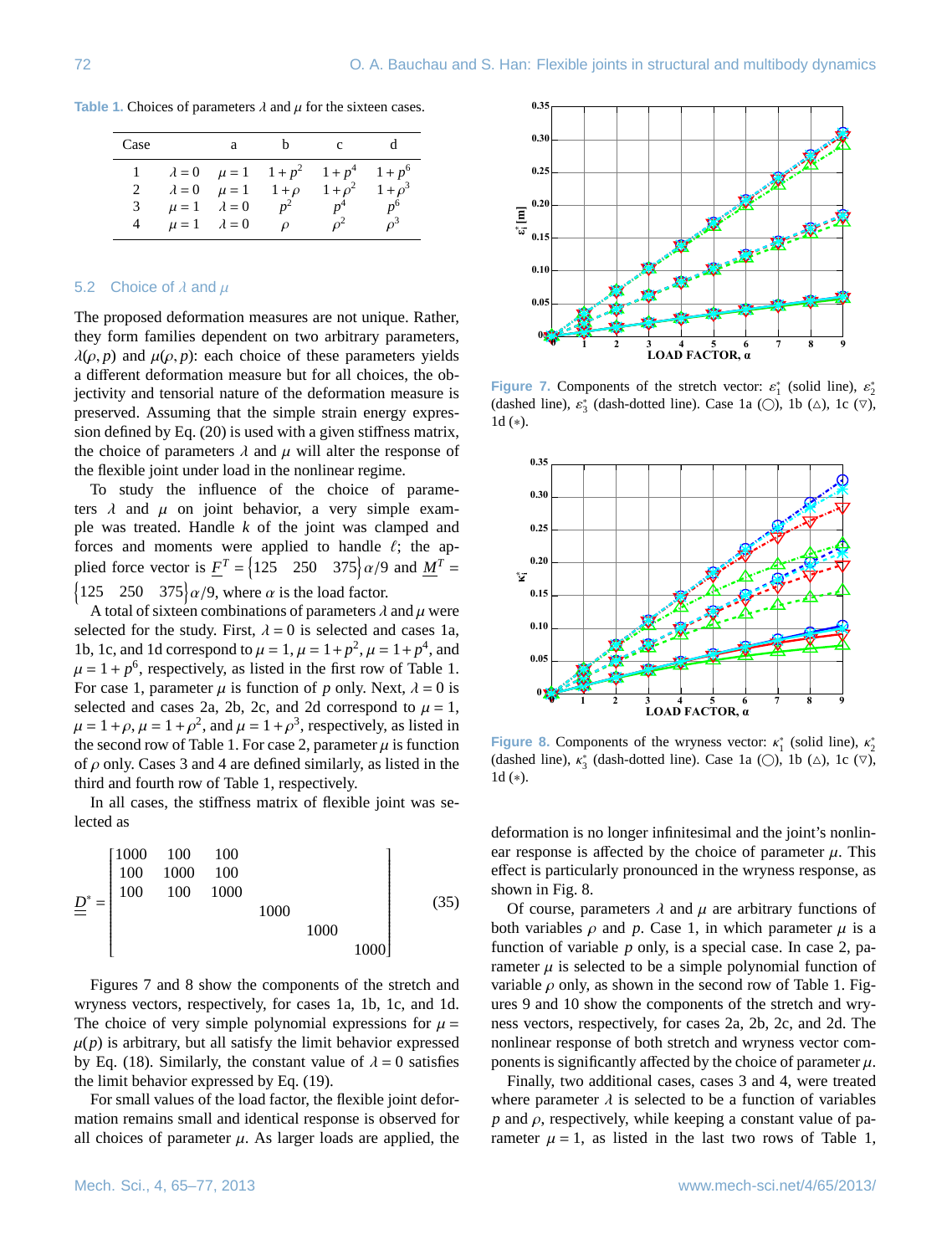

<span id="page-8-0"></span>**Figure 9.** Components of the stretch vector:  $\varepsilon_1^*$  (solid line),  $\varepsilon_2^*$  (dashed line),  $\varepsilon_3^*$  (dashed line),  $C$  ase 2a ( $\bigcirc$ ), 2b ( $\wedge$ ), 2c ( $\bigcirc$ ) (dashed line),  $\varepsilon_3^*$  (dash-dotted line). Case 2a ( $\bigcirc$ ), 2b ( $\triangle$ ), 2c ( $\nabla$ ), 2d ( $\triangle$ ) 2d (∗).



<span id="page-8-1"></span>**Figure 10.** Components of the wryness vector:  $\kappa_1^*$  (solid line),  $\kappa_2^*$  (dashed line),  $\kappa_3^*$  (dashed line), Case 2a (O), 2b ( $\wedge$ ), 2c ( $\nabla$ ), 2d (dashed line),  $\kappa_3^*$  (dash-dotted line). Case 2a ( $\bigcirc$ ), 2b ( $\triangle$ ), 2c ( $\nabla$ ), 2d ( $\ast$ ) (∗).

respectively. Here again, simple polynomial expressions were selected and the limit behaviors expressed by Eqs. [\(18\)](#page-4-7) and [\(19\)](#page-4-8) were satisfied. Figures [11](#page-8-2) and [12](#page-8-3) show the components of the stretch and wryness vectors, respectively, for cases 3a, 3b, 3c, and 3d. Finally, Figs. [13](#page-9-0) and [14](#page-9-1) show the components of the stretch and wryness vectors, respectively, for cases 4a, 4b, 4c, and 4d.

The goal of the simple examples presented in the previous paragraphs is to show that the nonlinear behavior of the flexible joint is strongly affected by the functional dependency of parameters  $\lambda$  and  $\mu$  on variables  $\rho$  and  $p$ . Of course, in general, the two parameters can be selected to be functions of both variables, *i.e.*,  $\lambda = \lambda(\rho, p)$  and  $\mu = \mu(\rho, p)$ . Softening or stiffening behavior can be obtained by tailoring the functional dependency of parameters  $\lambda$  and  $\mu$  on variables  $\rho$ and *p*.



<span id="page-8-2"></span>**Figure 11.** Components of the stretch vector:  $\varepsilon_1^*$  (solid line),  $\varepsilon_2^*$  (dashed line),  $\varepsilon_3^*$  (dashed line),  $C$ ase 3a ( $\bigcirc$ ), 3b ( $\wedge$ ), 3c ( $\bigcirc$ ) (dashed line),  $\varepsilon_3^*$  (dash-dotted line). Case 3a ( $\bigcirc$ ), 3b ( $\triangle$ ), 3c ( $\nabla$ ), 3d ( $\ast$ ) 3d (∗).



<span id="page-8-3"></span>**Figure 12.** Components of the wryness vector:  $\kappa_1^*$  (solid line),  $\kappa_2^*$  (dashed line),  $\kappa_3^*$  (dashed line), Case 3a (ω), 3b (Δ), 3c (▽) (dashed line),  $\kappa_3^*$  (dash-dotted line). Case 3a ( $\bigcirc$ ), 3b ( $\triangle$ ), 3c ( $\nabla$ ), 3d ( $\ast$ ) 3d (∗).

The attention has focused thus far on the strain energy given by Eq. [\(20\)](#page-4-6), which is a quadratic expression of the deformation measures,  $A = \underline{\mathcal{E}}^* \underline{\mathcal{D}}^* \underline{\mathcal{E}}^* / 2$ . This leads to the lin-<br>completionship hetween the computing forces and meansead ear relationship between the generalized forces and proposed deformation measures,  $\mathcal{L}^* = \mathcal{D}^* \mathcal{E}^*$ , see Eq. [\(25\)](#page-4-9). This linear relationship, however, is deceptively simple.

Indeed, Eq. [\(27\)](#page-4-10) shows that the relationship between the elastic forces in the joint and the proposed deformation measures is  $\mathcal{F}^e = \underline{\mathcal{W}}^T \underline{\mathcal{B}}^{*T} \mathcal{L}^*$ . Next, the relationship between the externally applied loads and proposed deformation measures is obtained with the help of Eq. [\(4\)](#page-2-3) as

$$
\left\{\frac{\underline{F}^k}{\underline{M}^k}\right\} = \underline{\underline{T}}^{kT} \underline{\underline{W}}^T \underline{\underline{\underline{B}}^*}^T \underline{\underline{D}}^* \underline{\underline{Z}}(\lambda, \mu) \underline{\underline{P}}^*,
$$
\n(36a)

$$
\left\{\frac{F}{\underline{M}}^{\ell}\right\} = \underline{\underline{T}}^{\ell T} \underline{\underline{W}}^T \underline{\underline{\mathcal{B}}}^{*T} \underline{\underline{\mathcal{D}}}^{*} \underline{\underline{Z}}(\lambda, \mu) \underline{\underline{\mathcal{P}}}^{*},\tag{36b}
$$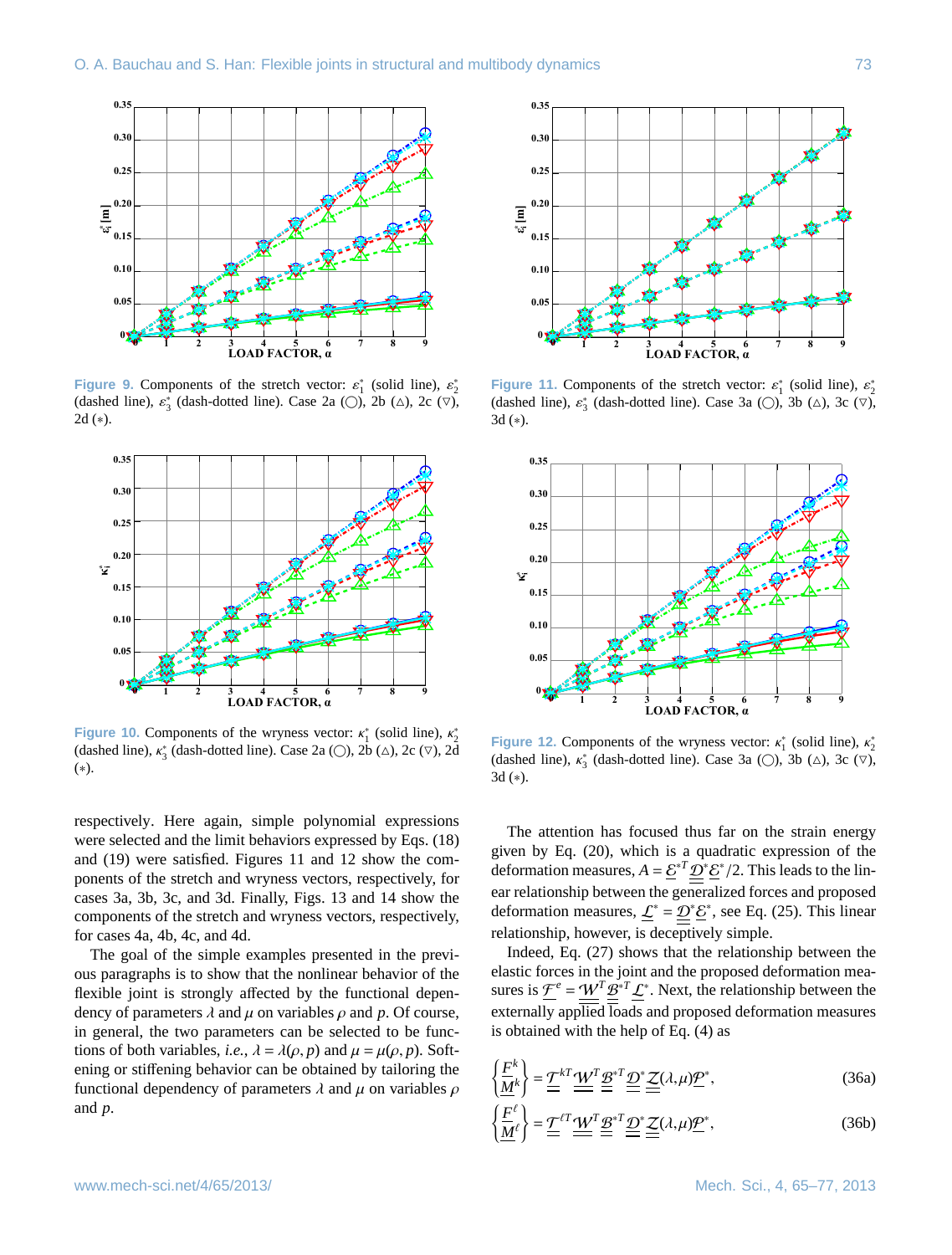

<span id="page-9-0"></span>**Figure 13.** Components of the stretch vector:  $\varepsilon_1^*$  (solid line),  $\varepsilon_2^*$  (dashed line),  $\varepsilon_3^*$  (dashed line), Case  $4a$  ( $\bigcirc$ ), 4b ( $\wedge$ ), 4c ( $\bigcirc$ ) (dashed line),  $\varepsilon_3^*$  (dash-dotted line). Case 4a ( $\bigcirc$ ), 4b ( $\triangle$ ), 4c ( $\nabla$ ), 4d ( $\ast$ ) 4d (∗).

where Eq. [\(16\)](#page-4-0) was used to express the proposed deformation measures in terms of  $\underline{P}^*$ , the relative motion of the joint's two handles. Although the stiffness matrix,  $\mathcal{D}^*$ , is constant, the relationship between the externally applied loads and the joint's deformation measures is nonlinear because matrices  $W$  and  $B^*$  are nonlinear functions of the deformations mea-sures, see Eqs. [\(22\)](#page-4-5) and [\(C1\)](#page-10-2), respectively, and the relative motion of the two handles,  $\underline{P}^*$ , is also a nonlinear function of the handle's relative motion. These observations explain the nonlinear load-deformation behavior exhibited in Figs. [4](#page-6-1) to [14.](#page-9-1)

In practice, the joint's constitutive laws can be obtained from a two step procedure. First, experimental measurements must be obtained for infinitesimal deformations of the joint and lead to the identification of the entries of the constant stiffness matrix,  $D^*$ . Next, experimental measurements characterizing the joint's behavior in the nonlinear range must be obtained. The optimal functional dependencies of parameters  $\lambda$  and  $\mu$  on variables  $\rho$  and  $p$  can then be determined using suitable parameter identification methods.

Of course, it is not guaranteed that suitable functions,  $\lambda =$  $\lambda(\rho, p)$  and  $\mu = \mu(\rho, p)$ , can be found, which will model the observed behavior of the joint accurately. In such case, more complex strain energy expressions could be selected in an attempt to better capture the observed constitutive behavior of the joint; in general,  $A = A(\underline{\mathcal{E}}^*)$ . Of course, the existence of a strain energy function implies that material behavior is conservative, which will not always be true.



<span id="page-9-1"></span>**Figure 14.** Components of the wryness vector:  $\kappa_1^*$  (solid line),  $\kappa_2^*$  (dashed line),  $\kappa_3^*$  (dashed line), Case 4a ( $\bigcirc$ ), 4b ( $\wedge$ ), 4c ( $\bigcirc$ ) (dashed line),  $\kappa_3^*$  (dash-dotted line). Case 4a ( $\bigcirc$ ), 4b ( $\triangle$ ), 4c ( $\nabla$ ), 4d ( $\ast$ ) 4d (∗).

## **6 Conclusions**

This paper has focused on the constitutive behavior of elastic bodies of finite dimension, typically called flexible joints in structural and multibody dynamics. Physically meaningful deformation measures were proposed that are objective and of a tensorial nature; an explicit expression of these measures was derived. Equipped with these deformation measures, constitutive laws for the flexible joint were derived by assuming the existence of a strain energy function that is a quadratic form of these deformation measures. Because all the quantities involved in the formulation are objective and tensorial, the predicted joint behavior presents the required invariance with respect to changes of basis or reference point.

Numerical examples were presented that demonstrate the invariance of the predicted behavior with respect to the choice of reference point, even in the nonlinear range; in contrast, typical formulations found in the literature up to date do not appear to present these desirable characteristics. The proposed deformation measures are not unique: their definition depends on the choice of two parameters, which are functions of the relative rotation and the intrinsic relative displacement at the joint. Numerical examples presented in the paper show that the choice of these two parameters affects the response of the joint in the nonlinear regime significantly. Consequently, the proposed deformation measures form families, and the choice of the functional dependency of the parameter can be selected to tailor the nonlinear response of the joint.

This paper has focused on an expression of the strain energy that depends on the proposed deformation measures in a quadratic manner, leading to a linear relationship between the generalized forces and deformations measure. Despite this linearity, the relationship between externally applied forces and deformations is nonlinear. More general joint constitutive behavior could be obtained by considering more general strain energy expressions. Investigating energy dissipation in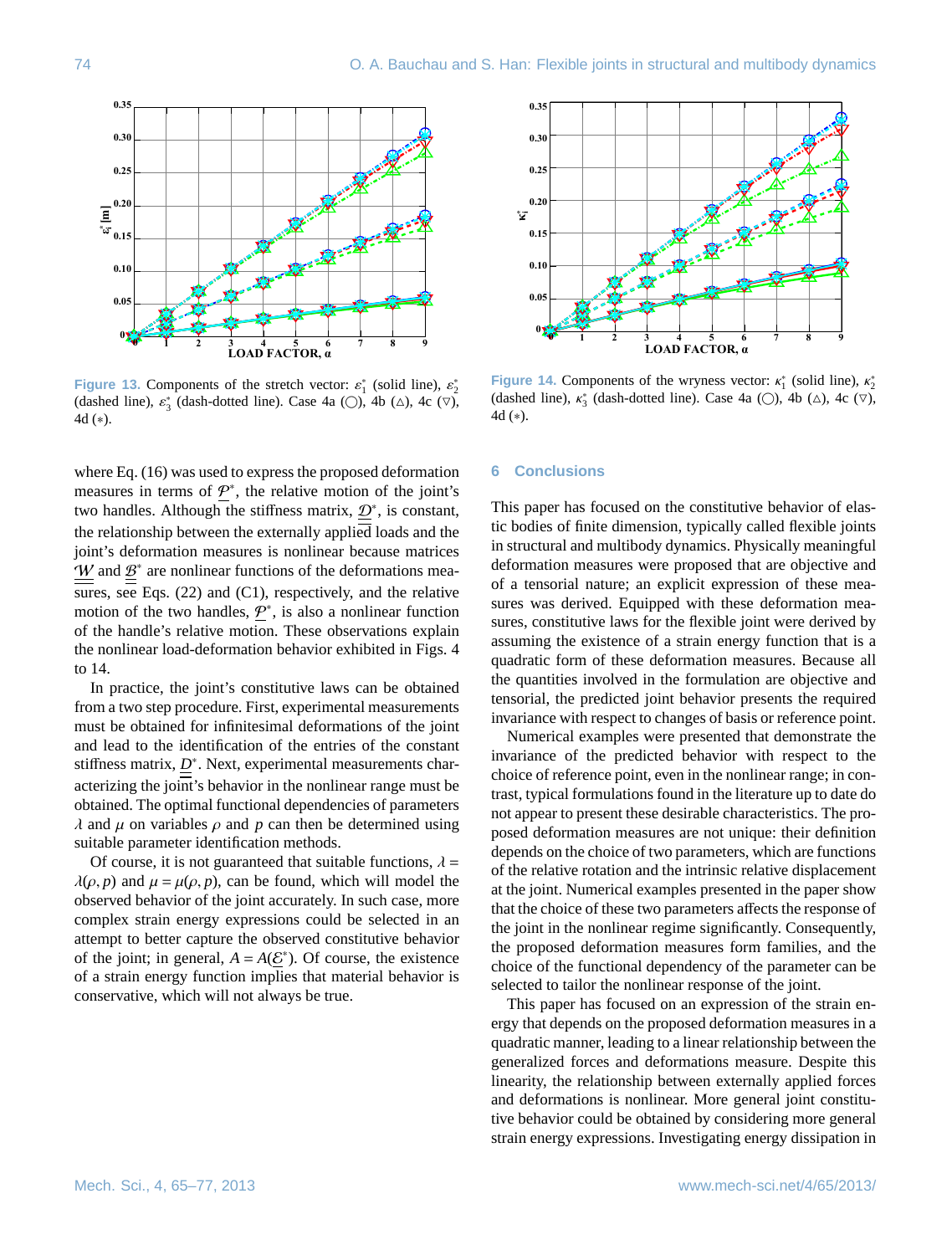flexible joint based on the time rate of change of the proposed deformation measure is another possible extension of the this work.

# **Appendix A**

## **Notational conventions**

To simplify the writing of this seemingly complicated expression, the following notation is introduced. First, tensor  $\mathcal{Z}$ , a function of two scalars,  $\alpha$  and  $\beta$ , is introduced

$$
\underline{\underline{\underline{\mathcal{Z}}}}(\alpha,\beta) = \begin{bmatrix} \beta \underline{I} & \alpha \underline{I} \\ \frac{\overline{0}}{2} & \beta \underline{I} \end{bmatrix} .
$$
 (A1)

Second, the *generalized vector product tensor* is defined

$$
\widetilde{N} = \begin{bmatrix} \widetilde{n} & \widetilde{m} \\ \underline{0} & \widetilde{n} \end{bmatrix} . \tag{A2}
$$

Notation  $\widetilde{N}$  does not indicate a 6 × 6 skew-symmetric tensor, but rather the above  $6 \times 6$  tensor formed by three skewsymmetric sub-tensors. By analogy to notation  $a = \text{axial}(\overline{a})$ , the following operator is introduced

$$
\underline{N} = \mathcal{A} \text{xial}(\widetilde{N}).\tag{A3}
$$

Consider two vectors defined as

$$
\underline{\mathcal{V}} = \left\{ \frac{\underline{v}}{\underline{\omega}} \right\}, \quad \underline{\mathcal{P}} = \left\{ \frac{\underline{p}}{\underline{q}} \right\}.
$$

The well-known property of the vector product,  $\tilde{a}b = -ba$ , then generalizes to

$$
\widetilde{\mathbf{V}}\mathbf{P} = -\widetilde{\mathbf{P}}\mathbf{V},\tag{A4a}
$$

$$
\widetilde{V}^T \underline{P} = \widehat{P} \underline{V},\tag{A4b}
$$

where the following notation was introduced

$$
\widehat{\mathcal{P}} = \begin{bmatrix} \frac{0}{\widetilde{p}} & \widetilde{p} \\ \overline{p} & \widetilde{q} \end{bmatrix} .
$$
 (A5)

Finally, the following identity results

$$
\widehat{\mathcal{P}}\underline{\mathcal{V}} = \widehat{\mathcal{P}}\widetilde{\mathcal{V}} + \widetilde{\mathcal{V}}^T \widehat{\mathcal{P}}.\tag{A6}
$$

**Appendix B**

## **Linearization of functions**  $\lambda$  and  $\mu$

Scalar  $\lambda$  and  $\mu$  were introduced in Eq. [\(17\)](#page-4-11) as functions of  $\rho$  and  $p$ . Using the chain rule for derivatives, the variation

of  $\mu$  is  $\delta \mu = \mu_o \delta \varrho + \mu_p \delta p$ , where notations  $(\cdot)_\rho$  and  $(\cdot)_p$  indicate derivatives with respect to variable  $\rho$  and angle  $p$ , re-<br>spectively Because  $\rho = p^{*T} q^*$  and  $p^2 = p^{*T} p^*$  it follows that spectively. Because  $\varrho = p^*T q^*$  and  $p^2 = p^*T p^*$ , it follows that  $\delta \varrho = \underline{p}^{*T} \delta \underline{q}^* + \underline{q}^{*T} \delta \underline{p}^*$  and  $p \delta p = \underline{p}^{*T} \delta \underline{p}^*$ , and hence,

$$
\begin{Bmatrix}\n\delta \varrho \\
p \delta p\n\end{Bmatrix} = \begin{bmatrix}\n\frac{p^{*T}}{Q^T} & \frac{q^{*T}}{p^{*T}}\n\end{bmatrix} \delta \underline{P}^*.
$$
\n(B1)

<span id="page-10-4"></span>The variations of parameters  $\lambda$  and  $\mu$  now become

<span id="page-10-1"></span>
$$
\begin{cases} \delta \lambda \\ \delta \mu \end{cases} = \underline{\Lambda}_{1}(\lambda, \mu) \left[ \underline{\underline{\rho}}^{*T} \quad \underline{\underline{\rho}}^{*T} \right] \delta \underline{\underline{\mathcal{P}}}^{*}.
$$
 (B2)

where matrix  $\underline{\underline{\Lambda}}_1$  is defined as

$$
\underline{\Lambda}_{1}(\lambda,\mu) = \begin{bmatrix} \lambda_{\varrho} & \lambda_{p}/p \\ \mu_{\varrho} & \mu_{p}/p \end{bmatrix} .
$$
 (B3)

Because parameters  $\lambda$  and  $\mu$  are even functions of variable *p*, their derivatives with respect to the same variable are odd functions of *p* and hence,  $\lambda_p/p$  and  $\mu_p/p$  present no singularity when  $p \to 0$ .

<span id="page-10-0"></span>Consider two arbitrary arrays,  $\underline{\mathcal{L}}^T = \left\{ \underline{\mathcal{E}}^T \quad \underline{m}^T \right\}$  and  $\underline{\mathcal{P}}^T =$  $\left\{\underline{q}^T \quad \underline{p}^T\right\}$ , and two arbitrary scalars,  $\alpha = \alpha(\rho, p)$  and  $\beta =$  $\beta(\varrho, p)$ . Matrices  $\hat{\underline{\mathcal{Z}}}$  and  $\hat{\underline{\mathcal{Z}}}$  are defined implicitly by the following two identities,  $\delta \underline{\underline{\mathcal{Z}}}(\alpha,\beta)\underline{\underline{\mathcal{L}}} = \underline{\underline{\hat{\mathcal{Z}}}(\underline{\mathcal{L}}}, \alpha, \beta, \underline{\underline{\mathcal{P}}}) \delta \underline{\underline{\mathcal{P}}}$  and  $\delta \underline{\underline{\mathcal{Z}}}^T(\alpha, \beta) \underline{\underline{\mathcal{L}}} = \underline{\underline{\mathcal{Z}}}(\underline{\mathcal{L}}, \alpha, \beta, \underline{\mathcal{P}}) \delta \underline{\mathcal{P}}$ , respectively. It is shown eas-<br>ily shown that

$$
\delta \underline{\underline{\underline{Z}}}\left(\alpha,\beta\right) \underline{\underline{L}} = \left[\underline{\frac{m}{0}} \quad \frac{\ell}{m}\right] \left\{\delta \alpha\right\},\tag{B4a}
$$

$$
\delta \underline{\underline{\mathcal{Z}}}^{T}(\alpha, \beta) \underline{\underline{\mathcal{L}}} = \begin{bmatrix} \underline{\underline{\theta}} & \underline{\ell} \\ \underline{\ell} & \underline{m} \end{bmatrix} \begin{Bmatrix} \delta \alpha \\ \delta \beta \end{Bmatrix}.
$$
 (B4b)

Introducing Eq. [\(B2\)](#page-10-4) now yields the following explicit expressions for matrices  $\hat{z}$  and  $\check{z}$ ,

<span id="page-10-5"></span>
$$
\underline{\hat{\mathcal{Z}}}(\underline{\mathcal{L}}, \alpha, \beta, \underline{\mathcal{P}}) = \left[\underline{\frac{m}{0}} \quad \underline{\frac{\ell}{m}}\right] \underline{\underline{\mathcal{A}}}_1(\alpha, \beta) \left[\underline{\frac{p^T}{0^T}} \quad \underline{\frac{q^T}{p^T}}\right],\tag{B5a}
$$

<span id="page-10-6"></span><span id="page-10-3"></span>
$$
\underline{\underline{\check{Z}}}(\underline{\underline{L}}, \alpha, \beta, \underline{\mathcal{P}}) = \begin{bmatrix} \underline{0} & \underline{\ell} \\ \underline{\ell} & \underline{m} \end{bmatrix} \underline{\underline{\Lambda}}_1(\alpha, \beta) \begin{bmatrix} p^T & q^T \\ \underline{0}^T & \underline{p}^T \end{bmatrix} .
$$
 (B5b)

## **Appendix C**

# **Variations of the strain measures**

The proposed strain measures are defined by Eq. [\(16\)](#page-4-0) and variations of these quantities are expressed as  $\delta \underline{\mathcal{E}}^* =$  $\left[ \underline{\underline{Z}}(\lambda,\mu) + \underline{\hat{Z}}(\underline{P}^*,\lambda,\mu,\underline{P}^*) \right] \delta \underline{P}^*,$  where matrix  $\underline{\hat{Z}}$  is defined by Eq. [\(B5a\)](#page-10-5). This implies that  $\delta \underline{\mathcal{E}}^* = \underline{\underline{\mathcal{B}}}^* \delta \underline{\mathcal{P}}^*$ , where matrix  $\underline{\underline{\mathcal{B}}}^*$ is defined as

<span id="page-10-2"></span>
$$
\underline{\underline{\mathcal{B}}}^* = \underline{\underline{\mathcal{Z}}}(\lambda, \mu) + \underline{\underline{\hat{\mathcal{Z}}}(\underline{\mathcal{P}}}^*, \lambda, \mu, \underline{\mathcal{P}}^*). \tag{C1}
$$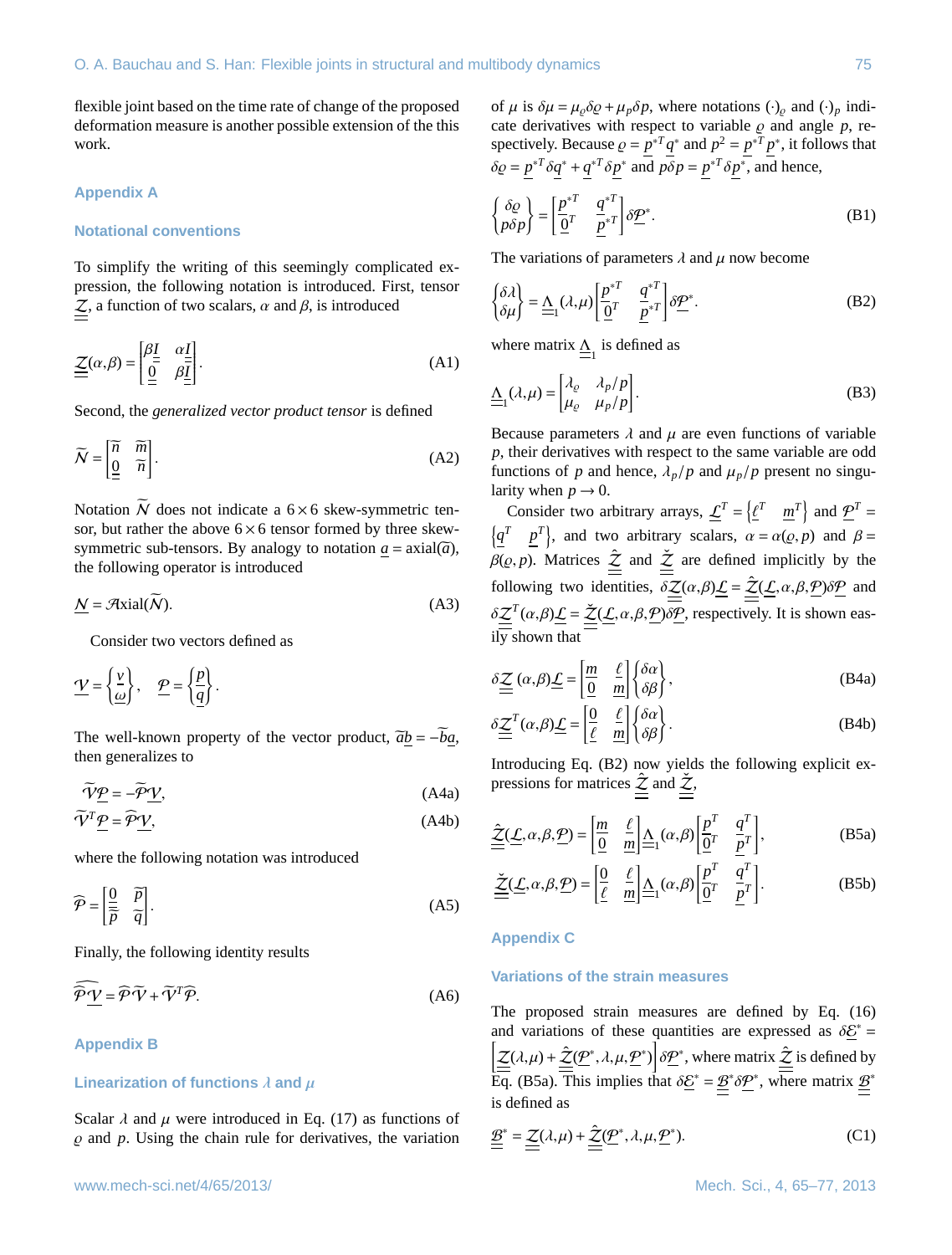The linearization of the elastic forces requires the evaluation of matrix  $\underline{Q}^*$ , implicitly defined by  $\delta \underline{B}^* \underline{L}^* = \underline{Q}^* \delta \underline{P}^*$ . The previous results yield

<span id="page-11-13"></span>
$$
\underline{\underline{Q}}^* = \underline{\underline{Z}}(\epsilon, \gamma) + \underline{\underline{\hat{Z}}(\underline{P}^*, \lambda, \mu, \underline{\underline{L}}^*)} + \underline{\underline{\hat{Z}}(\underline{\underline{L}}^*, \lambda, \mu, \underline{P}^*)} + \left[\underline{\underline{P}}^* \underline{\underline{q}}^* \underline{\underline{q}}^* \underline{\underline{Q}} \underline{\underline{p}}^* \underline{\underline{q}}^* \underline{\underline{q}}^* \underline{\underline{q}}^* \right],
$$
\n(C2)

where the following scalar functions were defined

$$
\begin{Bmatrix} \alpha \\ \beta \end{Bmatrix} = \begin{bmatrix} \frac{p^{*T}}{Q^T} & \frac{q^{*T}}{P^T} \end{bmatrix} \underline{\mathcal{L}}^*, \ \begin{Bmatrix} \epsilon \\ \gamma \end{Bmatrix} = \begin{bmatrix} \lambda_{\varrho} & \lambda_p/p \\ \mu_{\varrho} & \mu_p/p \end{bmatrix} \begin{Bmatrix} \alpha \\ \beta \end{Bmatrix}, \tag{C3}
$$

and

$$
\underline{\mathcal{S}} = \begin{bmatrix} \alpha \lambda_{\varrho\rho} + \beta \lambda_{\varrho p} / p & \alpha \lambda_{\varrho p} / p + \beta (\lambda_{pp} - \lambda_p / p) / p^2 \\ \alpha \mu_{\varrho\varrho} + \beta \mu_{\varrho p} / p & \alpha \mu_{\varrho p} / p + \beta (\mu_{pp} - \mu_p / p) / p^2 \end{bmatrix} . \tag{C4}
$$

**Appendix D**

## **Linearization of the tangent tensor**

The linearization of the elastic forces also requires linearization of the tangent tensor. When using the Wiener-Milenković motion parameterization, the tangent tensor is expressed as

$$
\underline{\underline{\mathcal{H}}}^{-1}(\underline{\mathcal{P}}) = \underline{\underline{\mathcal{Z}}}(\bar{\chi}_0, \chi_0) - \widetilde{\mathcal{P}}/2 + \underline{\underline{\mathcal{Z}}}(\bar{\chi}_2, \chi_2) \widetilde{\mathcal{P}} \widetilde{\mathcal{P}},
$$
 (D1a)

$$
\underline{\underline{\mathcal{H}}}^{*-1}(\underline{\mathcal{P}}) = \underline{\underline{\mathcal{Z}}}(\bar{\chi}_0, \chi_0) + \widetilde{\mathcal{P}}/2 + \underline{\underline{\mathcal{Z}}}(\bar{\chi}_2, \chi_2) \widetilde{\mathcal{P}} \widetilde{\mathcal{P}}.
$$
 (D1b)

The linearization of the tangent tensor is achieved by defining matrices  $\chi$  and  $\chi^*$  implicitly defined by the following expressions,  $\Delta \underline{\mathcal{H}}^{-T} \mathcal{L} = \underline{\mathcal{X}}(\mathcal{L}) \Delta \underline{\mathcal{P}}$  and  $\underline{\mathcal{H}}^{*-T} \mathcal{L} = \underline{\mathcal{X}}^{*}(\mathcal{L}) \Delta \underline{\mathcal{P}}$ . Tedious algebra yields explicit equations of these matrices as

$$
\underline{\underline{X}}(\underline{\underline{L}}) = \underline{\underline{\underline{X}}}(\underline{\underline{L}}, \overline{\chi}_0, \chi_0, \underline{\underline{P}}) + \underline{\underline{\underline{X}}}(\overline{N}\underline{\underline{P}}, \overline{\chi}_2, \chi_2, \underline{\underline{P}}) \n- \widehat{\underline{L}}/2 + \underline{\underline{Z}}^T(\overline{\chi}_2, \chi_2)(\overline{N} + \overline{\underline{P}}^T \widehat{\underline{L}}),
$$
\n(D2a)

$$
\underline{\underline{X}}^*(\underline{\underline{L}}) = \underline{\underline{\underline{X}}}(\underline{\underline{L}}, \bar{\chi}_0, \chi_0, \underline{P}) + \underline{\underline{\underline{X}}}(\widehat{N}\underline{P}, \bar{\chi}_2, \chi_2, \underline{P}) + \widehat{\underline{L}}/2 + \underline{\underline{Z}}^T(\bar{\chi}_2, \chi_2)(\widehat{N} + \widetilde{P}^T \widehat{\underline{L}}),
$$
(D2b)

where  $\underline{N} = \widetilde{\mathcal{P}}^T \underline{\mathcal{L}} = \widehat{\mathcal{L}} \underline{\mathcal{P}}$  and matrix  $\underline{\check{\mathcal{Z}}}$  is defined by Eq. [\(B5b\)](#page-10-6).

The Wiener-Milenković rotation parameterization is defined as  $p = p(\phi)\overline{n}$ , where  $p(\phi) = 4 \tan \phi/4$ . Table [D1](#page-7-0) lists the expressions for all the scalar functions appearing in the above expression when the Wiener-Milenković motion parameterization is used.

Matrices  $\chi$  and  $\chi^*$  defined in Eqs. [\(D2a\)](#page-11-14) and [\(D2b\)](#page-11-15), respectively, now simplify considerably. Indeed, Eqs. [\(A1\)](#page-10-1) and [\(B5b\)](#page-10-6) imply  $\underline{\leq}^T(\bar{x}_2, \chi_2) = \underline{I}/8$ ,  $\underline{\leq}(\widehat{N}\underline{P}, \bar{\chi}_2, \chi_2, \underline{P}) = \underline{0}$ and

$$
\underline{\underline{\underline{\check{\mathcal{Z}}}}}(\underline{\underline{\mathcal{L}}},\bar{\chi}_0,\chi_0,\underline{\underline{\mathcal{P}}}) = \frac{1}{8} \left[ \underline{\underline{\underline{\theta}}} \quad \underline{\underline{\ell}} \quad \underline{\underline{\ell}} \right] \left[ \underline{\underline{\rho}}^T \quad \underline{\underline{\underline{\ell}}}^T \right],\tag{D3}
$$

**Table D1.** Scalars functions associated with the Wiener-Milenkovic´ motion parameterization.

| <b>Quantity</b>  | Value                | <b>Ouantity</b> Value |                                  |
|------------------|----------------------|-----------------------|----------------------------------|
| $\mathcal{V}$    | $1/(1+p^2/16)$       |                       | $\varepsilon$ 1/(1 – $p^2/16$ )  |
|                  | $p' = 1 + p^2/16$    | $\bar{\varepsilon}$   | $\rho \varepsilon^2/8$           |
| $\zeta_1$        | $v^2/\varepsilon$    | $\zeta_2$             | $v^2/2$                          |
| $\bar{\zeta}_1$  | $\rho v^2(1-4\nu)/8$ |                       | $\bar{\zeta}_2$ $-\varrho v^3/8$ |
| $\sigma_0$       | $\mathcal V$         | $\sigma_2$            | $v^2/8$                          |
| $\bar{\sigma}_0$ | $-\rho v^2/8$        |                       | $\bar{\sigma}_2$ - $\rho v^3/32$ |
| $\chi_0$         | $1/\nu$              | $\chi_2$              | 1/8                              |
| $\bar{\chi}_0$   | $\rho/8$             | $\bar{\chi}_2$        | 0                                |

and finally,

<span id="page-11-12"></span><span id="page-11-11"></span>
$$
\underline{\underline{X}}(\underline{\underline{L}}) = \underline{\underline{\underline{X}}}(\underline{\underline{L}}, \bar{\chi}_0, \chi_0, \underline{\underline{P}}) - \widehat{\underline{L}}/2 + (\widehat{N} + \widehat{\underline{P}}^T \widehat{\underline{L}})/8, \tag{D4a}
$$

$$
\underline{\underline{\mathcal{X}}}^*(\underline{\mathcal{L}}) = \underline{\underline{\underline{\mathcal{X}}}(\underline{\mathcal{L}}}, \bar{\chi}_0, \chi_0, \underline{\mathcal{P}}) + \widehat{\underline{\mathcal{L}}}/2 + (\widehat{N} + \widetilde{\mathcal{P}}^T \widehat{\underline{\mathcal{L}}})/8. \tag{D4b}
$$

**Acknowledgements.** This work was not sponsored by any agency as I was transferring from the USA to China and was between the two systems.

Edited by: A. Tasora Reviewed by: two anonymous referees

## **References**

- <span id="page-11-0"></span>Anand, L.: On H. Hencky's approximate strain-energy function for moderate deformations, J. Appl. Mech., 46, 78–82, 1979.
- <span id="page-11-1"></span>Anand, L.: Moderate deformations in extension-torsion of incompressible isotropic elastic materials, J. Mech. Phys. Solids, 34, 293–304, 1986.
- <span id="page-11-8"></span>Angeles, J.: On twist and wrench generators and annihilators, in: Computer-Aided Analysis Of Rigid And Flexible Mechanical Systems, edited by: Pereira, M. S. and Ambrosio, J., Dordrecht, NATO ASI Series, Kluwer Academic Publishers, 379–411, 1993.
- <span id="page-11-14"></span><span id="page-11-6"></span>Argyris, J.: An excursion into large rotations, Comput. Method. Appl. M., 32, 85–155, 1982.
- <span id="page-11-15"></span><span id="page-11-9"></span>Borri, M., Trainelli, L., and Bottasso, C.: On representations and parameterizations of motion, Multibody Syst. Dyn., 4, 129–193, 2000.
- <span id="page-11-4"></span>Bauchau, O.: Flexible Multibody Dynamics, Dordrecht, Heidelberg, London, New-York, Springer, 2011.
- <span id="page-11-10"></span>Bauchau, O. and Choi, J.: The vector parameterization of motion, Nonlinear Dynam., 33, 165–188, 2003.
- <span id="page-11-5"></span>Bauchau, O. and Craig, J.: Structural Analysis with Application to Aerospace Structures, Springer, Dordrecht, Heidelberg, London, New-York, 2009.
- <span id="page-11-3"></span>Bauchau, O. and Li, L.: Tensorial parameterization of rotation and motion, J. Comput. Nonlin. Dyn., 6, 1–8, 2011.
- <span id="page-11-7"></span>Bauchau, O. and Trainelli, L.: The vectorial parameterization of rotation, Nonlinear Dynam., 32, 71–92, 2003.
- <span id="page-11-2"></span>Degener, M., Hodges, D. H., and Petersen, D.: Analytical and experimental study of beam torsional stiffness with large axial elongation, J. Appl. Mech., 55, 171–178, 1988.